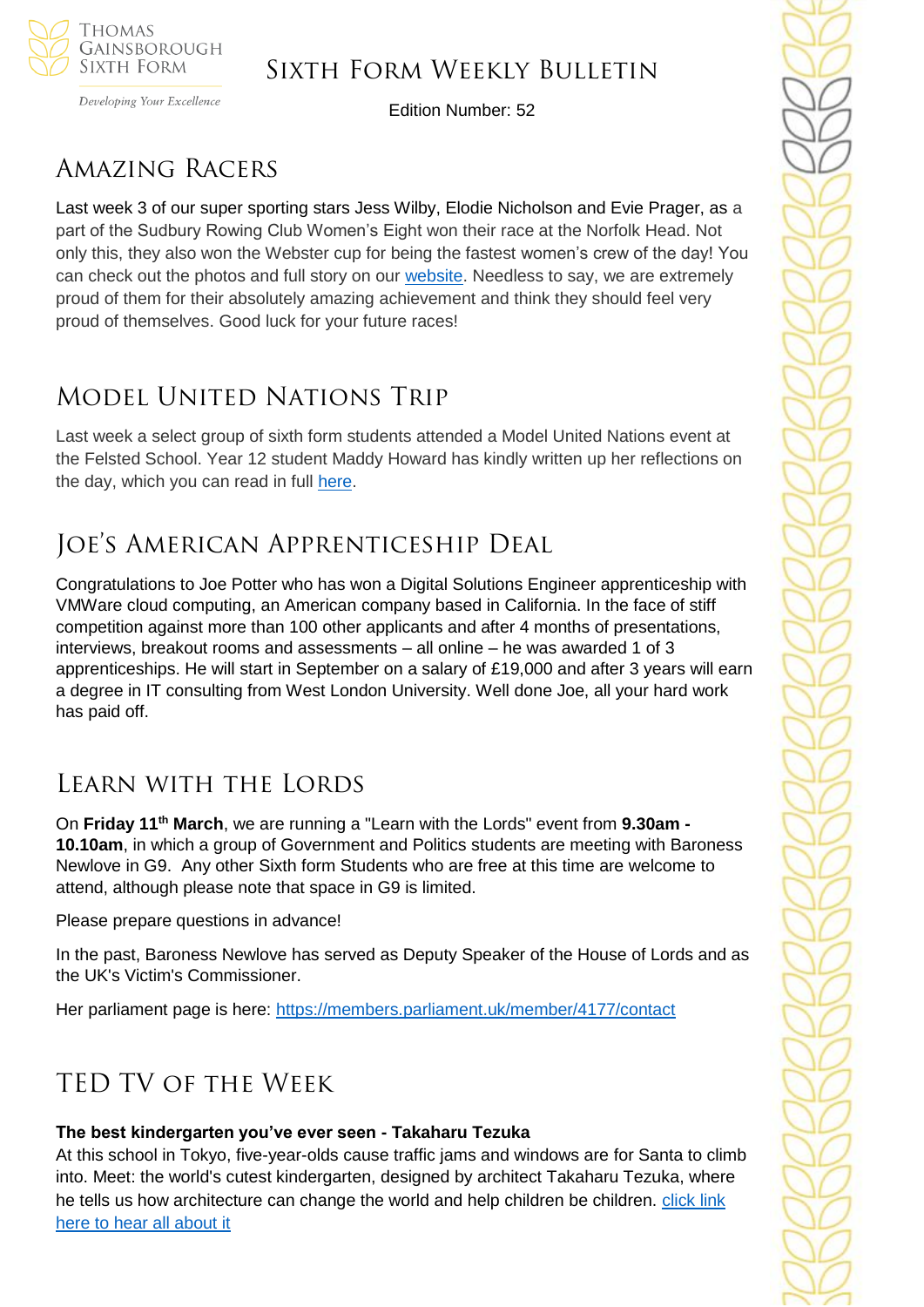

Developing Your Excellence

Edition Number: 52

# House Competitions

## **1). Book of the Term**

There are 2 books to choose from which you can read and then create a book review or a picture to represent what you have read.

Entries to Miss Peacock by **Friday 8th April**

## **2). Poetry Competition**

A chance for you to creative - you can create a poem about a topic of your choice

Entries to Miss Hilson by **Friday 4th March**

## **3). Jubilee Card Design**

Design a card to send to the Queen to congratulate her on her Platinum Anniversary. The design should be A5 in size and include the school logo.

The winning design will be sent to the Queen

Entries to Miss Hilson or Miss Barfield by **Friday 29th April**

## **4). Design & Technology Poster**

Design an A4 poster to answer the question "What does Design & Technology mean for you?"

Entries to Mr Ellis by **Friday 18th March**

## **5). The Great Big Battery Hunt**

Promoting more of what we can do to save the environment we are collect batteries to be recycled. Each tutor group will have box to fill and we will see which tutor group and which house collect the most. Deadline - **Friday 8th April**

For more details about any of these competitions, see the email from Miss Hilson on  $3<sup>rd</sup>$ March.

## Careers News

## **In-house Employer Workshops**

## **Care Development East (Care Work) – 9th March**

Find out what it is like to work in the care industry in our region and the variety of rewarding roles within it.

## **Royal Navy – 24th March**

A live virtual presentation by Cpl Ian Lamb highlighting the variety of roles within the Royal Navy, what skills and attributes they are looking for and information about the application process

## **Morgan Sindall – Quantity Surveyor 6-8th April**

Ex-student Brad McLaughlin will be talking about his work as a quantity surveyor and wider opportunities within the construction industry and construction.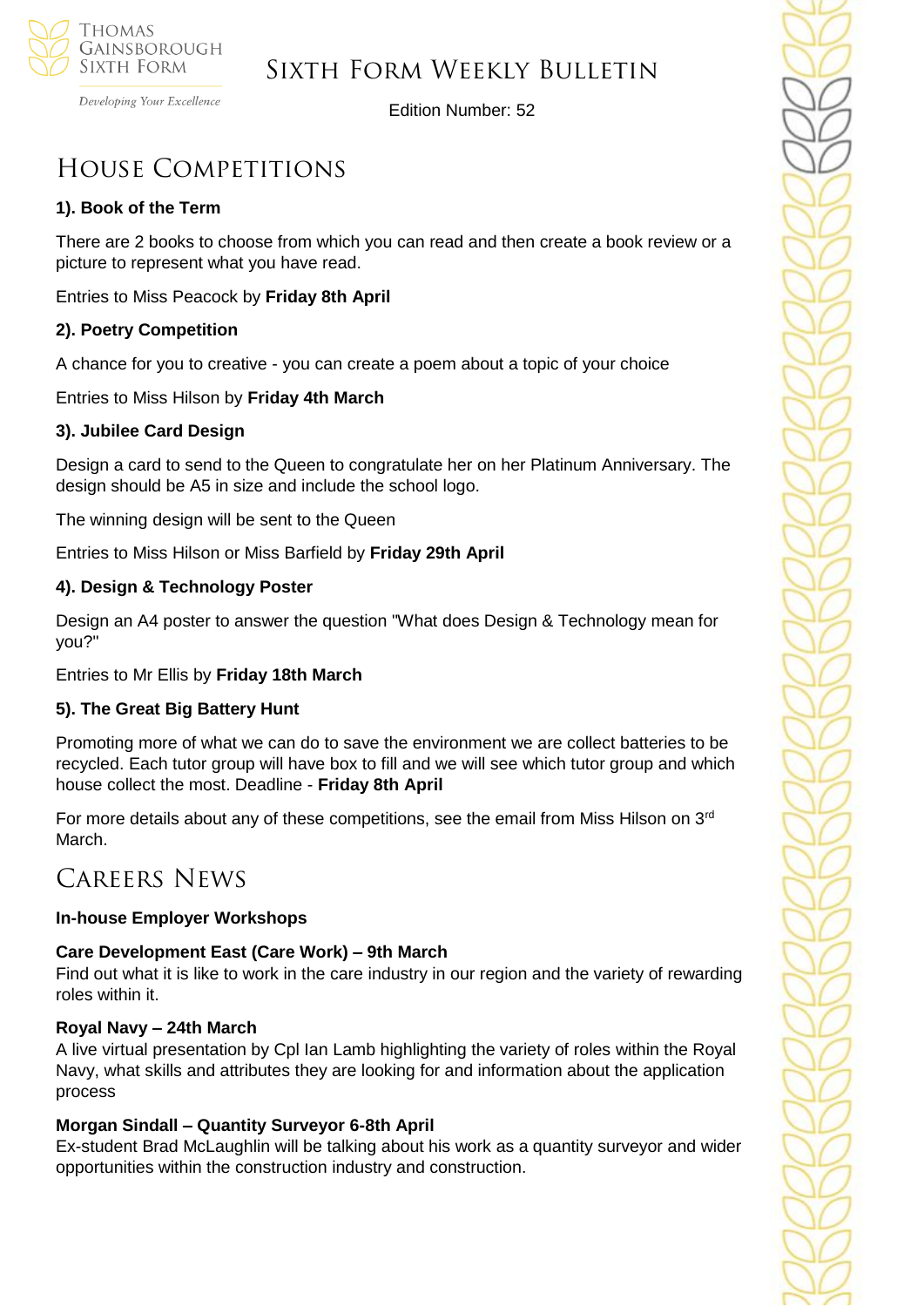

## Sixth Form Weekly Bulletin

Edition Number: 52

## **Stoke-By-Nayland Golf Club – Hospitality 5th May**

Ever wondered what it would be like to work in hospitality? Find out from Peter Osborn a senior manager at this luxury golf club and resort about the varied jobs and opportunities they can offer students. We might also see our very own Miss Alston who used to work in this sector and is keen to promote the benefits.

## **TMJ Interiors – Design/Carpentry/Business -19th May**

Another chance to meet with this impressive specialist joinery company based in Bildeston who have carried out major refurbishments and builds in London and across the UK . For a flavour of the kinds of projects they work on see here - https://tmjinteriors.com/projects/.

#### **Thames Water Barrier - Civil Engineering 10th June**

Liv Hov runs a team of engineers, project managers, specialists and contractors. Carrying out complex inspection, Capital Maintenance and upgrade works at the Thames Barrier and other storm surge barriers along the Tidal Thames.

**Careers Web Page** – For a full list of companies that offer virtual work experience in several different sectors please see the "Careers" page of the school [website](https://tgschool.net/careers) and scroll down.

#### **How to arrange work experience in Year 12:**

1) Look at your Morrisby results and talk to family or friends for ideas. The more research you have carried out beforehand, into different options, the more valuable experience you will get.

2) Come to the careers hub and register your interest with Ms Perkins.

3) Paperwork needs to be collected and completed 4 weeks prior to the work experience taking place.

4) Please consider transport to and from the company you want to apply to.

5) Students are allowed up to 2 x 5 days during term time with up to two employers.

6 ) Please consider virtual work experience as well as face to face by signing up free of charge to Speakers for Schools virtual work experience and other online providers (see careers website for a list of other providers)

7) Ms Perkins needs to be made aware of any work experience (other than Saturday jobs) you arrange directly with employers in order for her to keep a record. Paperwork is still required for this.

## **UK University & Apprenticeship Search Virtual Fair**

Join us for the Spring UK University & Apprenticeship Search Virtual Fair on **Wednesday 30th March 2022**, taking place from **12:00 to 18:00**.

This event will allow you to explore all your post-18 options in one place, with a huge range of exhibitors. Universities will include Russell Group, red brick, modern and specialist institutions, as well as colleges and apprenticeship providers. You'll be able to explore exhibition stands, ask any questions you have, and chat live with admissions officers, student ambassadors, academics and recruitment teams. At this incredible interactive event you can also view virtual campus tours, online prospectuses, and take part in 10 live webinars. The event is completely free of charge and is for students and parents looking for information about studying in the UK. [Register here.](https://ukunisearch.vfairs.com/en/registration)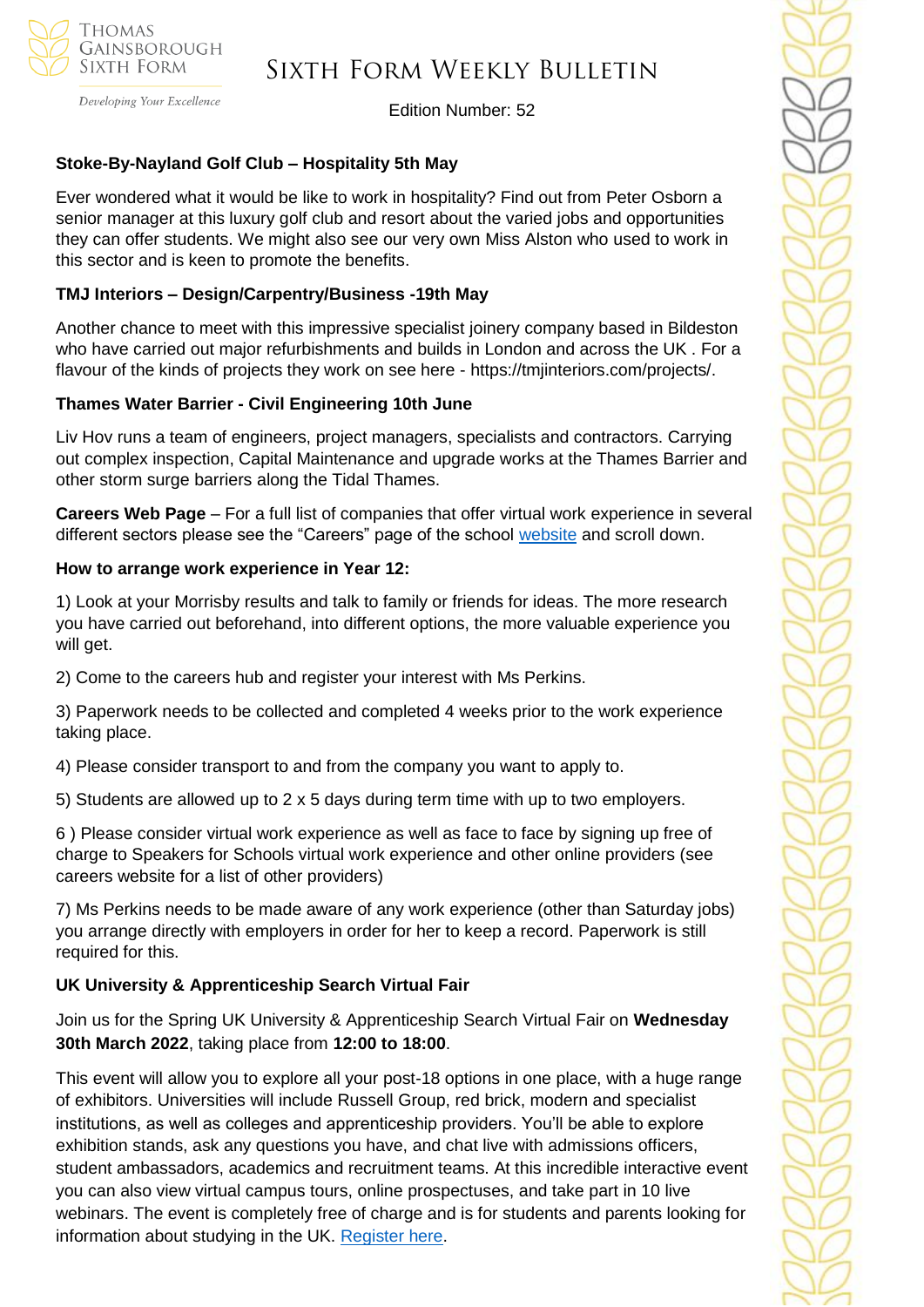

Developing Your Excellence

Edition Number: 52

## **PwC Work Opportunities**

PwC have a range of opportunities for current students, including apprenticeships for those looking to start their career. We also have upskilling sessions for students wanting to develop their employability skills.

#### **For students searching for an apprenticeship to start this autumn**

We have a variety of programmes for school leavers to start their career in Consulting, Operate or Tax - [Explore](https://successatschool.us3.list-manage.com/track/click?u=2c038531b25876a2c7c9cf8b1&id=9f5897f3f7&e=530f418f3c)

#### **Looking to find out more about accounting, business and technology?**

Our Virtual Insight Week is opening for applications to Year 12 students soon, you can be the first to know by signing up to our Talent Network through the link below - Find out [more](https://successatschool.us3.list-manage.com/track/click?u=2c038531b25876a2c7c9cf8b1&id=f5cecfdb6a&e=530f418f3c)

#### **Learn more about a career at PwC**

Students, parents and carers can hear from our people at our upcoming Virtual Classroom sessions. Browse through the available sessions to register for a time that suits you best. [Sign Up Here](https://www.pwc.co.uk/careers/student-careers/school-careers/virtual-classroom.html)

#### **Spring Pod Virtual Work Experience**

Medicine on demand - deadline 31st March [Click link here](https://www.springpod.com/virtual-work-experience/health-education-england-medicine-online-work-related-learning?utm_source=febpdf&utm_medium=email&utm_campaign=vwex&utm_term=vwex_febpdf&utm_content=vwex_febpdf_medicine_hee)

Nursing on demand - deadline 31<sup>st</sup> March [Click link here](https://www.springpod.com/virtual-work-experience/health-education-england-nursing-online-work-related-learning?utm_source=febpdf&utm_medium=email&utm_campaign=vwex&utm_term=vwex_febpdf&utm_content=vwex_febpdf_nursing_hee)

Allied Health Professionals - deadline 31st March [Click link here](https://www.springpod.com/virtual-work-experience/allied-health-professional-online-work-related-learning?utm_source=febpdf&utm_medium=email&utm_campaign=vwex&utm_term=vwex_febpdf&utm_content=vwex_febpdf_ahp_on_demand)

#### **BT Work Experience**

BT with STEMPOINT East**,** are exclusively offering Year 12 students from schools in the East of England the opportunity to work alongside technology and communications experts at their site in Ipswich, through the Nuffield Research Placements Scheme

- **Projects include:** Internet of Things IT in communications Internet TV Next generation mobile technology
- **The Placemen**t Two-week face to face placement Takes place in summer 2022 Travel expenses are paid • Students write a research report based on their work •
- **Eligibility criteria –** must be 16; have 5+GCSEs incl maths, eng +1 science; studying A levels
- **Further information**: Email: Sally Moore s.moore@stempointeast.org.uk
- **Web address:** <https://www.stem.org.uk/nuffield-research-placements>

Apply now [using this link](http://www.nuffieldresearchplacements.org/)

#### **Law, Finance & Politics Career Opportunities In-person at UCL or live online**

In the past two years the demand for young lawyers has risen by 131%, with similar trends noted in the finance sector. The appetite for jobs which create social impact has risen by 17% as issues like climate change take a prominent position.

You can gain invaluable experience in these fields with us this term. Our immersive weekend masterclasses offer the chance to learn from a host of successful professionals: corporate lawyers, MPs, UN staff, private equity managers and more.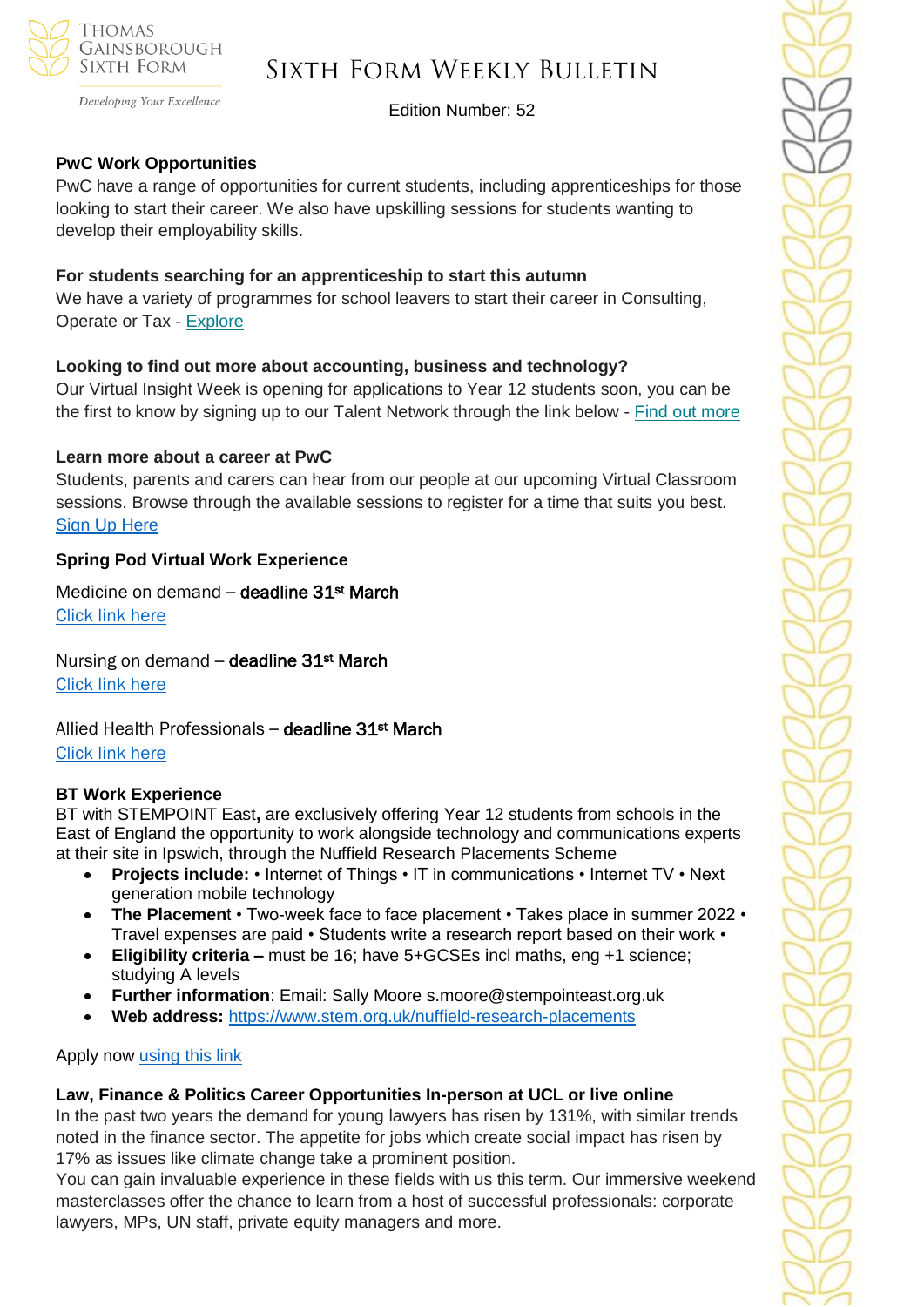

Developing Your Excellence

## Edition Number: 52

#### [Law](https://investin.org/pages/law?utm_source=UK+SCHOOLS+MASTER&utm_campaign=db55dddcac-bankersschoolmar_COPY_01&utm_medium=email&utm_term=0_bfccb03bbd-db55dddcac-137697031&mc_cid=db55dddcac&mc_eid=894e4199ae) [Politics](https://investin.org/pages/politics?utm_source=UK+SCHOOLS+MASTER&utm_campaign=db55dddcac-bankersschoolmar_COPY_01&utm_medium=email&utm_term=0_bfccb03bbd-db55dddcac-137697031&mc_cid=db55dddcac&mc_eid=894e4199ae) [Investment Banking](https://investin.org/pages/investment-banking?utm_source=UK+SCHOOLS+MASTER&utm_campaign=db55dddcac-bankersschoolmar_COPY_01&utm_medium=email&utm_term=0_bfccb03bbd-db55dddcac-137697031&mc_cid=db55dddcac&mc_eid=894e4199ae) [Entrepreneurship](https://investin.org/pages/entrepreneurship?utm_source=UK+SCHOOLS+MASTER&utm_campaign=db55dddcac-bankersschoolmar_COPY_01&utm_medium=email&utm_term=0_bfccb03bbd-db55dddcac-137697031&mc_cid=db55dddcac&mc_eid=894e4199ae)

[International Development](https://investin.org/pages/international-development?utm_source=UK+SCHOOLS+MASTER&utm_campaign=db55dddcac-bankersschoolmar_COPY_01&utm_medium=email&utm_term=0_bfccb03bbd-db55dddcac-137697031&mc_cid=db55dddcac&mc_eid=894e4199ae)

#### **NHS Talent Academy**

Let's Talk About … Midwifery **Wed 9th March**  Let's Talk About … Nursing **Weds 16th March** Let's Talk About … Physiotherapy **Mon 21st March** Let's Talk About … Learning Disability Support **Tues 8th March**

**All sessions run from 4-5pm.** Find out more about E-Placements and apply to speak to a professional about your Health and Care aspirations Register and apply now! [www.nhstalentacademy.org.uk](file://///tgs-sr-data/Staff%20Shared-N/Sixth%20Form/Admin/Weekly%20Bulletin/www.nhstalentacademy.org.uk)

#### **National Healthcare Weekend** - **19th and 20th March 2022**

The important thing about attending the weekend Live is that you can speak to a variety of healthcare professionals via zoom. However, if you are unable to attend the LIVE event, you can opt to register for the NHW E-learning course which will be available throughout April for you to watch all the recorded talks.

All students will receive a certificate of attendance, which can be listed on your UCAS application. Students can register individually via this [link](https://alliedhealthmentor.org/national-healthcare-weekend/)

Students can register for 1 LIVE day for £25 or both days for £45. Alternatively, students can opt for the E-learning course which is £10.

#### **InvestIn Parent Webinars**

These are free-of-charge, live online seminars featuring career experts, designed to help parents amplify their children's career potential.

We have 5 fantastic seminars this term, including topics such as 'how to help your child choose their career' and 'how to inspire young women to become entrepreneurs.' These events are for parents of students aged 12-18 and are free to attend. [Click link here](https://investin.org/pages/parent-events?mc_cid=9c80b43ed8&mc_eid=1348b989f1)

#### **Google Apprenticeships Parents' Insight Webinar**

Is your child interested in technology and in Year 12 or 13? Want to find out how they could kickstart their career at one of the biggest technology companies in the world? Join us on Wednesday **9th March at 6.30pm** to find out about how Google apprenticeships could get your child's career off to a flying start! [Register](https://www.eventbrite.co.uk/e/google-apprenticeships-parents-insight-webinar-tickets-260281578207?aff=odeimcmailchimp&goal=0_65c6d67e71-94d6dcd2d7-212136547&mc_cid=94d6dcd2d7&mc_eid=530f418f3c) Here

#### **Parent/Carers Guides to National Careers Week 2022**

The guides are to provide parents with the information they need to help their teenage children make the right choices to create successful futures after GCSE and sixth form. Please click **by** [here](https://newanglialep-my.sharepoint.com/:b:/g/personal/tracey_scarsbrook_newanglia_co_uk/EUA6W8oC5ptPifZkl6xfgUUBZqt1-DXjTNtgt92n6mbgMw) for Parent/Carer Guide.

## **UCAS Events for National Careers Week 7-12th March 2022**

Get practical advice - We kick off the week with UCAS/Discovery online – a chance for your students to talk to careers advisers, employers and unis from **10:00-18:00**. Our Live Lounge line-up means students can join workshops on how to get started, get practical advice to kick start their research, and work their way through an entire showcase of career opportunities. [Get your ticket](https://www.ucas.com/registration/register/event/404021)

**Live in the UCAS Hub** - We're continuing our support throughout the week every day live at **15:00** (UK time) in the UCAS Hub. With live Q&As, career discovery workshops, what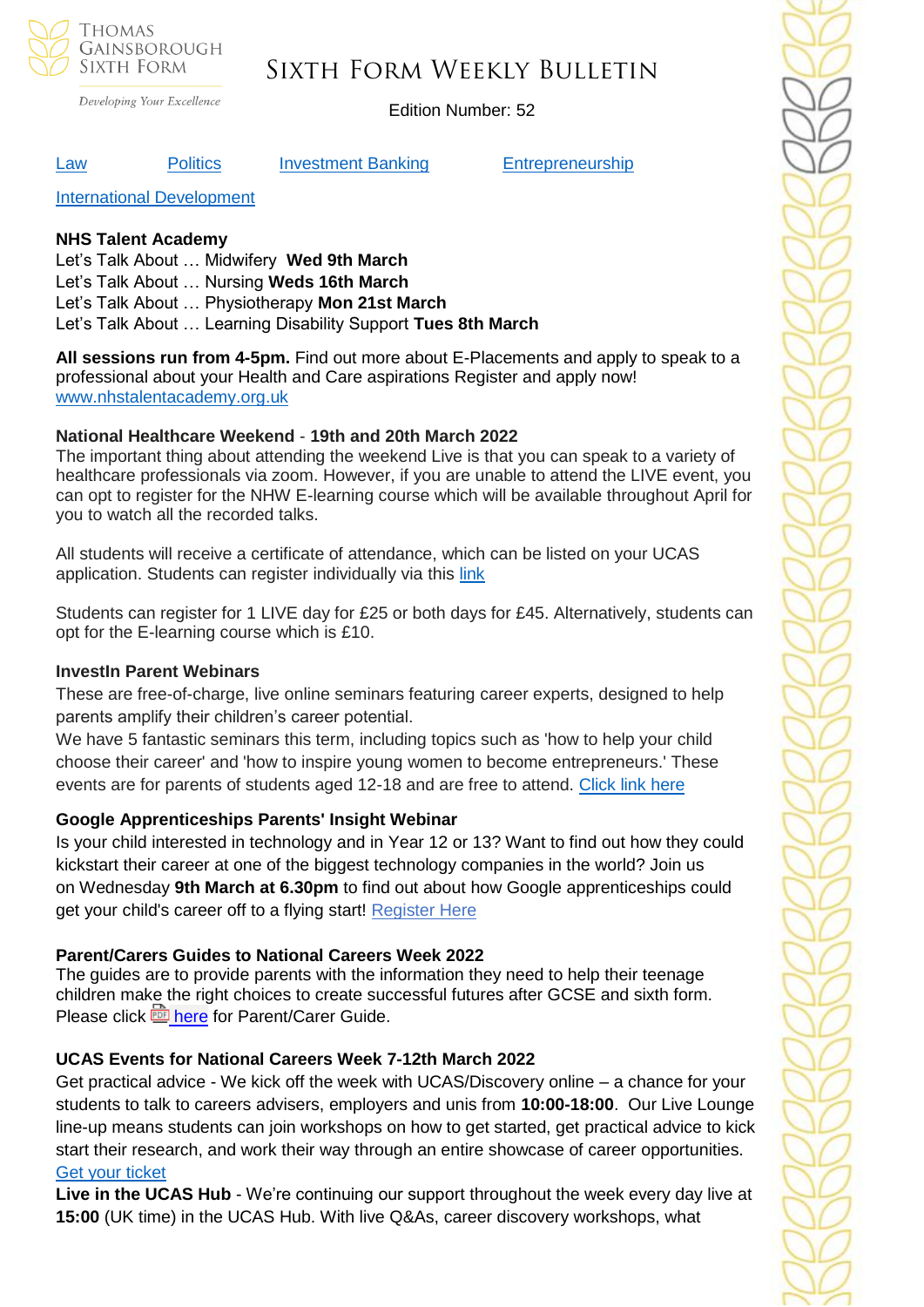

## Sixth Form Weekly Bulletin

Edition Number: 52

employers are looking for and more.

## **Females of the Future - STEM & Business Multi-Employer Event**

The first event is our STEM & Business Multi-Employer event taking place on **Tuesday 8th March from 5:00pm - 6:30pm.** 

We have PwC, Capgemini, Virgin Media, Spectris and GSK all coming to speak about life at their respective firms and to showcase the various career paths and school-leaver opportunities.

We have a variety of organisations coming to speak about business, technology, engineering and healthcare / pharmaceuticals so it's a really great chance for young female students to hear from a range of different employers and see which kind of career path would be most of interest. [Register here.](https://us02web.zoom.us/webinar/register/WN_CA8en91aRR6doqAufaxQVg)

## **Careers in Property, Architecture & Design**

Our second event taking place on **Tuesday 8th March** from **5:00pm - 6:00pm** is our Careers in Property Development, Architecture and Design.

We have teamed up with FTSE-100 constituent Berkeley St Edward who will be giving us an insight into careers working in property development.

We are also being treated to talks from an architect and a designer or two as they let us know the kind of work they get up to on a daily basis and the best tips on securing a career within this competitive industry. [Register](https://us02web.zoom.us/webinar/register/WN_19nKptZITNmlCEZHfL8x3A) here.

#### **Gatwick Airport Careers and Jobs**

Gatwick is the second largest airport in the UK with one of the world's most efficient single runway. They serve more than 230 destinations in 74 countries. Uniquely they are home to a mix of airline operators from scheduled to low-cost and charter airlines. There are a multitude of career opportunities. Please click [here](https://learnliveuk.com/partner/gatwick-airport-careers/) for more career information and videos.

## **Local Work Experience Opportunities**

## **Cooper Parry:** [www.s4snextgen.org/Opportunities/View/id/2625](https://emea01.safelinks.protection.outlook.com/?url=http%3A%2F%2Fwww.s4snextgen.org%2FOpportunities%2FView%2Fid%2F2625&data=04%7C01%7C%7C768101927a38480d544508d9e1093bad%7C84df9e7fe9f640afb435aaaaaaaaaaaa%7C1%7C0%7C637788252042419044%7CUnknown%7CTWFpbGZsb3d8eyJWIjoiMC4wLjAwMDAiLCJQIjoiV2luMzIiLCJBTiI6Ik1haWwiLCJXVCI6Mn0%3D%7C3000&sdata=cEBtISNnaEr21TtOkSWwc1uHUJg0lddjwGcC53iOnOY%3D&reserved=0)

To celebrate International Women's Day, we'd like to invite you to attend our evening session on 8th March to explore what it's really like for women in accountancy. There will be lots of space to ask questions and hear from women at all levels from Cooper Parry.

#### **CMR Surgical:** [ww.s4snextgen.org/Opportunities/View/id/2557](https://emea01.safelinks.protection.outlook.com/?url=http%3A%2F%2Fwww.s4snextgen.org%2FOpportunities%2FView%2Fid%2F2557&data=04%7C01%7C%7C768101927a38480d544508d9e1093bad%7C84df9e7fe9f640afb435aaaaaaaaaaaa%7C1%7C0%7C637788252042419044%7CUnknown%7CTWFpbGZsb3d8eyJWIjoiMC4wLjAwMDAiLCJQIjoiV2luMzIiLCJBTiI6Ik1haWwiLCJXVCI6Mn0%3D%7C3000&sdata=Kr%2Bgk3G3cSCBMCZXy9y5Y%2BPvrc05A4W4XgtsqUuXXDI%3D&reserved=0)

Have you ever thought about the engineering required to decorate a cupcake? What would it look like if you didn`t follow the right steps in the right order? You might be thinking "How does this relate to the cool robot, Versius, that CMR have developed?"...well, would you believe us if we told you that you can learn the fundamental principles and mindsets of engineering and product design by thinking about how to instruct an engineer in decorating a cupcake?

#### **Cooper Parry:** [www.s4snextgen.org/Opportunities/View/id/2624](https://emea01.safelinks.protection.outlook.com/?url=http%3A%2F%2Fwww.s4snextgen.org%2FOpportunities%2FView%2Fid%2F2624&data=04%7C01%7C%7C768101927a38480d544508d9e1093bad%7C84df9e7fe9f640afb435aaaaaaaaaaaa%7C1%7C0%7C637788252042419044%7CUnknown%7CTWFpbGZsb3d8eyJWIjoiMC4wLjAwMDAiLCJQIjoiV2luMzIiLCJBTiI6Ik1haWwiLCJXVCI6Mn0%3D%7C3000&sdata=N70IqMIVhddXg1hKGzPxo7mJpT38w90LCJaVEIPomC4%3D&reserved=0)

Are you an analytical person who enjoys problem solving? Have you enjoyed Maths or Economics at school? Are you interested in careers in the financial services? If so, we'd love for you to join us as we break down the stereotype that accountancy is boring!

If you are looking for opportunities on specific dates, please get in contact. For further opportunities please go to our regional **[Padlet](https://emea01.safelinks.protection.outlook.com/?url=https%3A%2F%2Fpadlet.com%2FSFSEast%2Fgexg5eu91pyzwt4j&data=04%7C01%7C%7C768101927a38480d544508d9e1093bad%7C84df9e7fe9f640afb435aaaaaaaaaaaa%7C1%7C0%7C637788252042419044%7CUnknown%7CTWFpbGZsb3d8eyJWIjoiMC4wLjAwMDAiLCJQIjoiV2luMzIiLCJBTiI6Ik1haWwiLCJXVCI6Mn0%3D%7C3000&sdata=X1r%2FNbQ0zg6qejulMgxSx39S0BtCd8vMLeO6k9Nb0tg%3D&reserved=0) board** or our Work [Experience](https://emea01.safelinks.protection.outlook.com/?url=https%3A%2F%2Fwww.s4snextgen.org%2F&data=04%7C01%7C%7C768101927a38480d544508d9e1093bad%7C84df9e7fe9f640afb435aaaaaaaaaaaa%7C1%7C0%7C637788252042419044%7CUnknown%7CTWFpbGZsb3d8eyJWIjoiMC4wLjAwMDAiLCJQIjoiV2luMzIiLCJBTiI6Ik1haWwiLCJXVCI6Mn0%3D%7C3000&sdata=ti0S6yewXyHWtGFbnSAHum5Rtiknezr33lZX65Uz19Q%3D&reserved=0) Portal.

## **STEM – Nuffield Research Placements**

The NRP programme provides engaging, hands-on research projects, where Year 12 students can make a meaningful contribution towards the work of a host organisation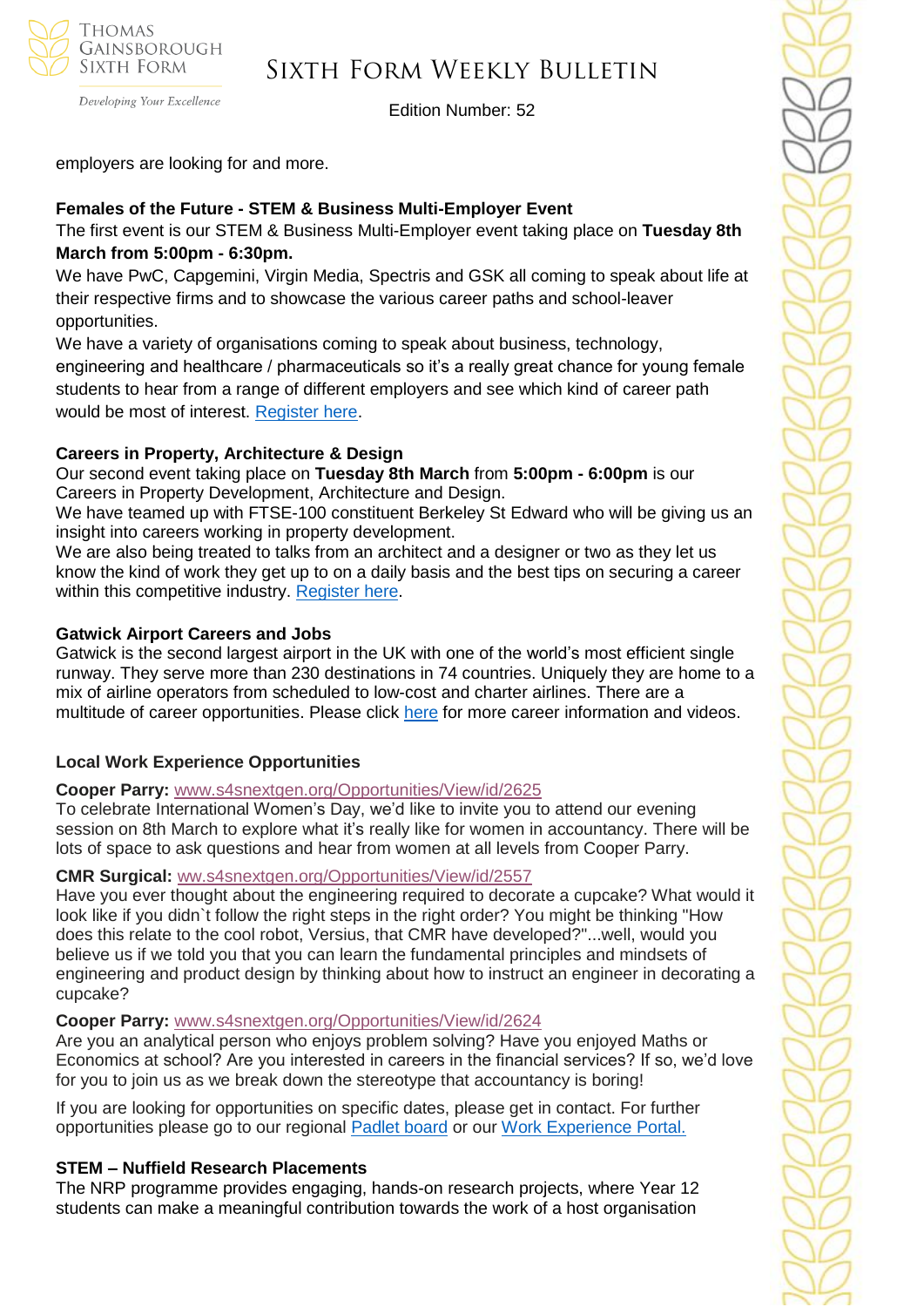

Developing Your Excellence

#### Edition Number: 52

through a well-supervised but independent research collaboration relating to an area of science, quantitative social science, computing, technology, engineering or maths.

Students can apply via the button below but please make sure you've checked the eligibility requirements on our main website [here](https://www.stem.org.uk/nuffield-research-placements). The scheme costs the pupils nothing. Last year, there were more placements offered by employers than students who came forward. Pupils have a good chance if they apply. **The closing date for applications is the 14th of March.**

#### **Speakers for Schools Virtual Work Experience Programme**

Speakers for Schools has thousands of opportunities available to discover which apprenticeship might be right for them. A few examples of the amazing employers and opportunities on offer:

- **United Utilities** How to kick start your career with a United Utilities [Apprenticeship](https://www.s4snextgen.org/Opportunities/View/id/2416)
- **Willmott Dixon** Future Leaders and Careers in the [Construction](https://www.s4snextgen.org/Opportunities/View/id/2536) Sector:
- **British Army-**Do you play an instrument and are [passionate](http://www.s4snextgen.org/Opportunities/View/id/2513) about all things musical? Then this insight [session](http://www.s4snextgen.org/Opportunities/View/id/2513) is for you
- **British Army-Have you ever [wondered](https://www.s4snextgen.org/Opportunities/View/id/2514) what it takes to become a part of the Army** Medical [Services?](https://www.s4snextgen.org/Opportunities/View/id/2514) Then this insight session is for you
- Amey- Can you design and build a [sustainable](http://www.s4snextgen.org/Opportunities/View/id/2189) railway?
- **Morgan Sindall Group National [Apprenticeship](http://www.s4snextgen.org/Opportunities/View/id/2506) Week Series -** University vs [Apprenticeships:](http://www.s4snextgen.org/Opportunities/View/id/2506) Question Time

Please sign up to speakers for schools virtual work [experience](https://www.speakersforschools.org/experience-2/) free of charge to apply for any of the above opportunities.

## **EY Business Degrees and Apprenticeships Programmes**

On **Tuesday 22nd February**, join EY for Our world. Your future. to find out all about EY apprenticeships. You'll gain valuable insight into EY's degree and business apprenticeship programmes and leave with a wealth of knowledge about our business, culture and people. Alongside the student recruitment team, we'll be joined by current and former apprentices to answer your questions in our panel discussion. This event is ideal for students in years 12- 13 and their parents. This is a virtual event at **5:30-6:30 PM** on Microsoft Teams.

[Find out more](https://www.ey.com/en_uk/careers/students/programmes/schools) about EY apprenticeships and [Register here.](https://forms.integrate-events.com/#/events/ey/327587?type=preregister&background=ffffff&font=2e2e38&page=2e2e38)

## **Success Beyond School**

These are free-of-charge, live online seminars featuring career experts, designed to help parents amplify their children's career potential.

We have 5 fantastic seminars this term, including topics such as 'how to help your child choose their career' and 'how to inspire young women to become entrepreneurs.' These events are for parents of students aged 12-18 and are free to attend. [Click link here](https://investin.org/pages/parent-events?mc_cid=9c80b43ed8&mc_eid=1348b989f1)

#### **IBM Apprenticeships**

At IBM, work is more than a job - it's a calling: To build. To design. To code. To consult. To think along with clients and sell. To make markets. To invent. To collaborate. Not just to do something better, but to attempt things you've never thought possible.

Our IBM School Leaver Schemes will enable you to gain the experience, skills and contacts you need to start building a bright future. The choice of scheme is yours. We have Level 4 Apprenticeships, Degree Apprenticeships and 12 Month Gap Year Intern roles. You do not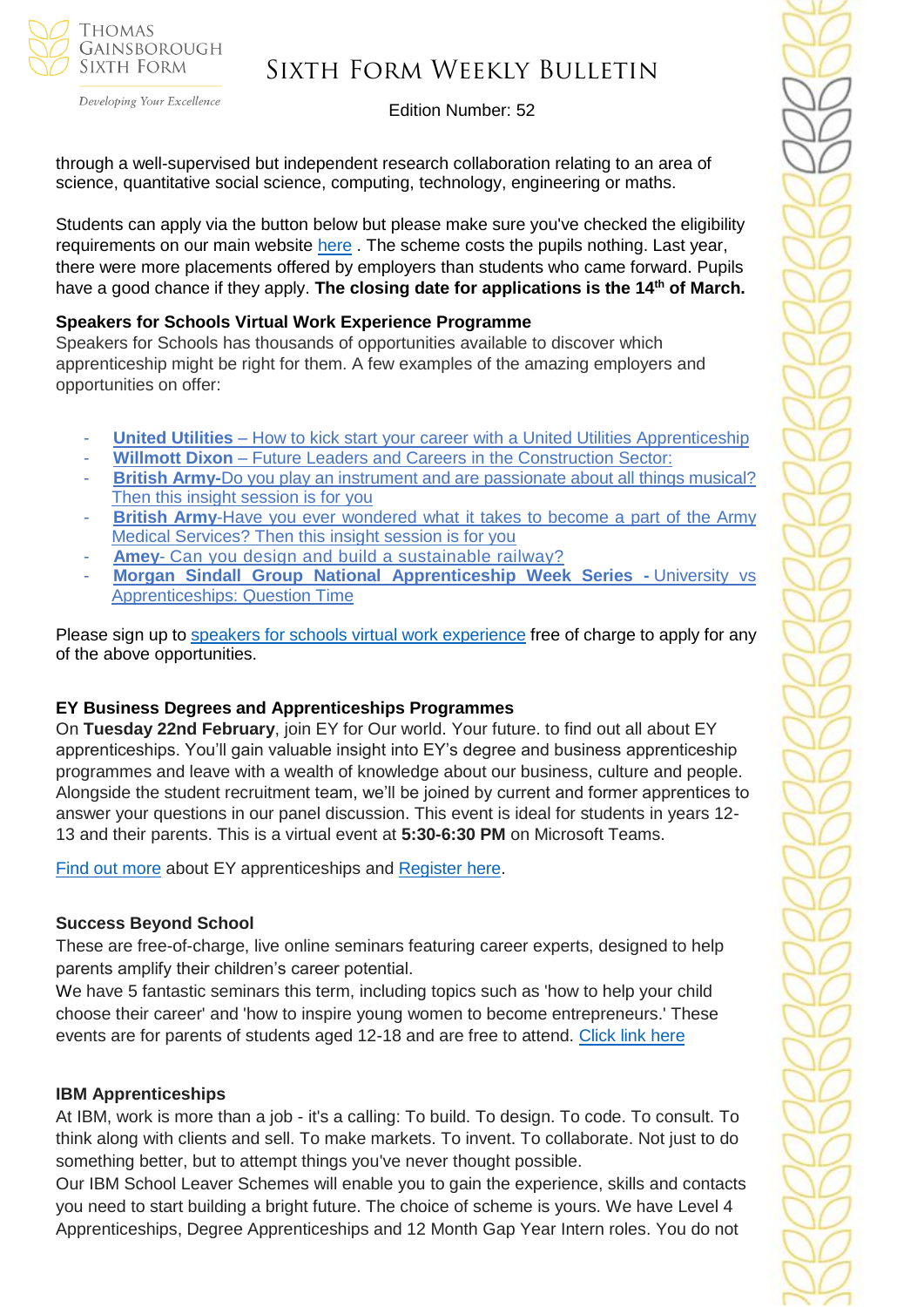

## Sixth Form Weekly Bulletin

Edition Number: 52

need to have any prior work experience; instead, we're looking for enthusiastic, driven and innovative individuals, with a passion for business and technology. [Apply Now!](https://www.ibm.com/uk-en/employment/entrylevel/?utm_source=Success+at+school+&utm_medium=Email+&utm_campaign=NAW+campaign+)

## **Fidelity International Apprenticeships**

Apprenticeship prog - Closing date: **11th March**; Start date: September 2022

Location: London or Surrey; Open to: School/College Leavers [Apply here.](https://www.investment2020.org.uk/latest-jobs/?_sft_job_type=school-college-leaver&_sfm_job_employer_link=3067&utm_campaign=3085671_NAW%20DITL%2007%2002%202021&utm_medium=email&utm_source=The%20Investment%20Association%20Service%20Limited&dm_i=2MCA,1U4X3,A34A8X,6DDHX,1)

## **Interested in Football?**

The Suffolk Youth Council is relaunching and looking for new members to join. The Youth Council is made up of a selection of young people aged between 16 and 25 that can help shape Suffolk Football by supporting the delivery of the county's targets. Young people's opinions are important to Suffolk FA and being on the Youth Council provides a voice to all those in Suffolk football to let us know how we can support and develop the game. The relaunch will provide all members the ability to create new aims and objectives, events and projects that provide further opportunities for young people in Suffolk.

Alongside the work of the Youth Council all members will have the chance to assist Suffolk FA staff members on their projects and gain valuable experience that they can take into your personal career paths. To read the full story please click [here.](https://www.suffolkfa.com/news/2022/feb/11/sfa-youth-council-is-relaunching)

To apply please send your CV and 300 words starting, 'Why you would be a great fit on the Suffolk FA Youth Council?' to James Morley on [james.morley@suffolkfa.com.](mailto:james.morley@suffolkfa.com)

## **The Big Bang Fair is BACK!**

The UK's biggest celebration of STEM for young people is returning next summer **Weds 22 –24 June 2022, NEC Birmingham** We cannot wait to get the chance to wow, inspire and surprise young people, helping them discover all the exciting possibilities in STEM. Over the 3 days, visitors will hear first-hand from exciting scientists and engineers and connect with inspiring career role models. For more information follow this [link](https://www.thebigbang.org.uk/)

**Get into Investment Banking with UBS - Tues 8th March | 18:00-19:00** Have you ever thought about a career in finance?

If you have, this is the event for you! UBS offers apprenticeship roles in asset management, wealth management, global markets, finance, and more – and they want **you** to be a part of their team! Join us to hear directly from senior-staff and current apprentices about their journeys into UBS, and get your questions answered about their company and programmes. If you think a career in finance may be for you, this is **not** an event to miss! [Register here](https://pathwayctm.com/events/ticket-type/?eid=34613&zid=82061917007&zt=Webinar(alt)&za=primary)

## **Careers and Coffee**

Careers & Coffee showcases employers from a variety of sectors and industries to prepare and inspire your young people for the fast-changing world of work. Our upcoming streams can be found live **Wednesdays** at **4.30** on the LEP YouTube Channel [here](https://emea01.safelinks.protection.outlook.com/?url=https%3A%2F%2Fwww.youtube.com%2Fchannel%2FUCMQWGt6SdsGQF-KJCq7JTwQ&data=04%7C01%7C%7C4c6c44ecc3fb4f20ff7908d9db3b3618%7C84df9e7fe9f640afb435aaaaaaaaaaaa%7C1%7C0%7C637781869767327633%7CUnknown%7CTWFpbGZsb3d8eyJWIjoiMC4wLjAwMDAiLCJQIjoiV2luMzIiLCJBTiI6Ik1haWwiLCJXVCI6Mn0%3D%7C3000&sdata=jcnjPssNA6CGryLNqRJMQzfb7UnLUOJ3WUdL%2FnQhejw%3D&reserved=0) or on Twitch [here.](https://emea01.safelinks.protection.outlook.com/?url=https%3A%2F%2Fwww.twitch.tv%2FNewAngliaEAN&data=04%7C01%7C%7C4c6c44ecc3fb4f20ff7908d9db3b3618%7C84df9e7fe9f640afb435aaaaaaaaaaaa%7C1%7C0%7C637781869767327633%7CUnknown%7CTWFpbGZsb3d8eyJWIjoiMC4wLjAwMDAiLCJQIjoiV2luMzIiLCJBTiI6Ik1haWwiLCJXVCI6Mn0%3D%7C3000&sdata=%2BC%2F2NVk7rCN9nN0gPB86AdBavn%2BdywBz%2FR1nbIo0XG8%3D&reserved=0)

Here is the link for Wednesday's C&C - [https://www.youtube.com/watch?v=UJcUHXG5vtg](https://emea01.safelinks.protection.outlook.com/?url=https%3A%2F%2Fwww.youtube.com%2Fwatch%3Fv%3DUJcUHXG5vtg&data=04%7C01%7C%7C4c6c44ecc3fb4f20ff7908d9db3b3618%7C84df9e7fe9f640afb435aaaaaaaaaaaa%7C1%7C0%7C637781869767327633%7CUnknown%7CTWFpbGZsb3d8eyJWIjoiMC4wLjAwMDAiLCJQIjoiV2luMzIiLCJBTiI6Ik1haWwiLCJXVCI6Mn0%3D%7C3000&sdata=QmwZMfWApfz3NYzqKGZdNMm6DnYKNSnpPCkWXQ5qlMw%3D&reserved=0)

- **30th March** A career for all weathers… YouTube [Twitch](https://emea01.safelinks.protection.outlook.com/?url=https%3A%2F%2Fwww.twitch.tv%2FNewAngliaEAN&data=04%7C01%7C%7C4c6c44ecc3fb4f20ff7908d9db3b3618%7C84df9e7fe9f640afb435aaaaaaaaaaaa%7C1%7C0%7C637781869767327633%7CUnknown%7CTWFpbGZsb3d8eyJWIjoiMC4wLjAwMDAiLCJQIjoiV2luMzIiLCJBTiI6Ik1haWwiLCJXVCI6Mn0%3D%7C3000&sdata=%2BC%2F2NVk7rCN9nN0gPB86AdBavn%2BdywBz%2FR1nbIo0XG8%3D&reserved=0)
- **6<sup>th</sup> April** 'No Mess'. A different perspective on careers in Construction
- Apprenticeships:
	- Apprentices in Audit, [Structural Engineering and Site Management](https://emea01.safelinks.protection.outlook.com/?url=https%3A%2F%2Fwww.youtube.com%2Fwatch%3Fv%3DbP28OaI_rog%26t%3D81s&data=04%7C01%7C%7C5109108ec3cc49416da408d9ebb534ac%7C84df9e7fe9f640afb435aaaaaaaaaaaa%7C1%7C0%7C637799986632681984%7CUnknown%7CTWFpbGZsb3d8eyJWIjoiMC4wLjAwMDAiLCJQIjoiV2luMzIiLCJBTiI6Ik1haWwiLCJXVCI6Mn0%3D%7C3000&sdata=8G1NNuPcwlxbhAXk1h1joPDO3UiT6van66qwpD8%2FoC4%3D&reserved=0)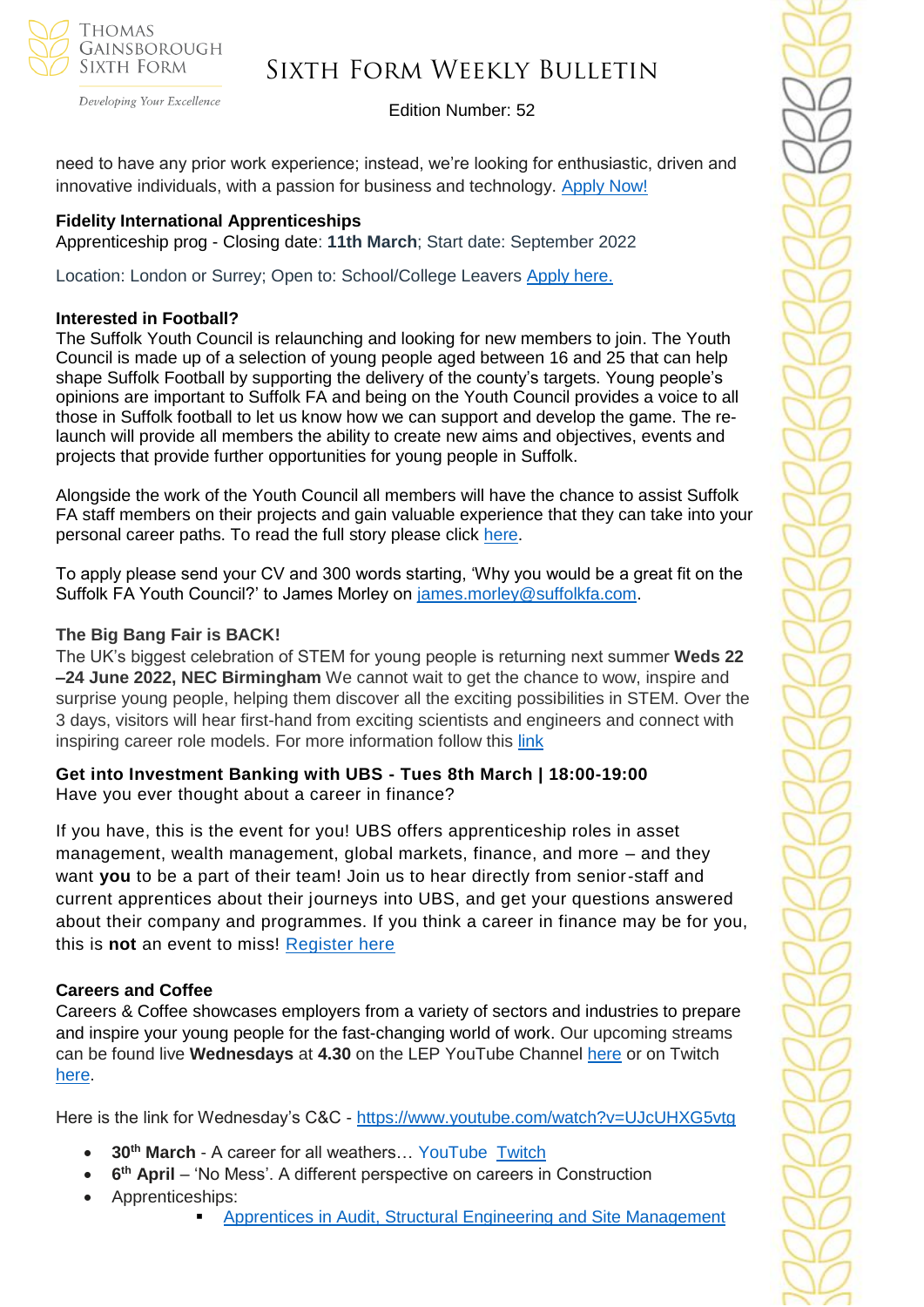

## Sixth Form Weekly Bulletin

Edition Number: 52

- A Degree Apprentice in Chartered Management in an Education **[Setting](https://emea01.safelinks.protection.outlook.com/?url=https%3A%2F%2Fwww.youtube.com%2Fwatch%3Fv%3DfQgNp9cnvsg%26t%3D531s&data=04%7C01%7C%7C5109108ec3cc49416da408d9ebb534ac%7C84df9e7fe9f640afb435aaaaaaaaaaaa%7C1%7C0%7C637799986632681984%7CUnknown%7CTWFpbGZsb3d8eyJWIjoiMC4wLjAwMDAiLCJQIjoiV2luMzIiLCJBTiI6Ik1haWwiLCJXVCI6Mn0%3D%7C3000&sdata=%2BM0O8t0PUKKlkrVXRi9QtjZpkmo2zeeXfNgMwmf%2FCnc%3D&reserved=0)**
- [University & Apprenticeships -](https://emea01.safelinks.protection.outlook.com/?url=https%3A%2F%2Fwww.youtube.com%2Fwatch%3Fv%3DZfxilCuhimc&data=04%7C01%7C%7C5109108ec3cc49416da408d9ebb534ac%7C84df9e7fe9f640afb435aaaaaaaaaaaa%7C1%7C0%7C637799986632681984%7CUnknown%7CTWFpbGZsb3d8eyJWIjoiMC4wLjAwMDAiLCJQIjoiV2luMzIiLCJBTiI6Ik1haWwiLCJXVCI6Mn0%3D%7C3000&sdata=L%2F30sHu2x11QFYLWN8pi2TeOCFYCNfigwlu983NCRhs%3D&reserved=0) Moore Networking
- [Life as a Degree Apprentice in Structural Engineering](https://emea01.safelinks.protection.outlook.com/?url=https%3A%2F%2Fwww.youtube.com%2Fwatch%3Fv%3Dptse61NxTv4&data=04%7C01%7C%7C5109108ec3cc49416da408d9ebb534ac%7C84df9e7fe9f640afb435aaaaaaaaaaaa%7C1%7C0%7C637799986632838206%7CUnknown%7CTWFpbGZsb3d8eyJWIjoiMC4wLjAwMDAiLCJQIjoiV2luMzIiLCJBTiI6Ik1haWwiLCJXVCI6Mn0%3D%7C3000&sdata=VtVFu9nMiv2JdT7sWfFLQzGzFktjw6M4iXyPGuo2Alg%3D&reserved=0)
- Apprentices in: Aerospace, Site Management, Marine Engineering, [Estates and Commercial Surveying](https://emea01.safelinks.protection.outlook.com/?url=https%3A%2F%2Fwww.youtube.com%2Fwatch%3Fv%3DqtRlq0ADx7o%26t%3D14s&data=04%7C01%7C%7C5109108ec3cc49416da408d9ebb534ac%7C84df9e7fe9f640afb435aaaaaaaaaaaa%7C1%7C0%7C637799986632838206%7CUnknown%7CTWFpbGZsb3d8eyJWIjoiMC4wLjAwMDAiLCJQIjoiV2luMzIiLCJBTiI6Ik1haWwiLCJXVCI6Mn0%3D%7C3000&sdata=Rt20B7Q8P5%2Fwbi40nfE3BySWts1iWqQxp0oebyRDpag%3D&reserved=0)
- **[Engineering & Technology Degree Apprenticeship with Dyson](https://emea01.safelinks.protection.outlook.com/?url=https%3A%2F%2Fwww.youtube.com%2Fwatch%3Fv%3DVtgI_wa7MGA&data=04%7C01%7C%7C5109108ec3cc49416da408d9ebb534ac%7C84df9e7fe9f640afb435aaaaaaaaaaaa%7C1%7C0%7C637799986632838206%7CUnknown%7CTWFpbGZsb3d8eyJWIjoiMC4wLjAwMDAiLCJQIjoiV2luMzIiLCJBTiI6Ik1haWwiLCJXVCI6Mn0%3D%7C3000&sdata=61EVH3iDqDdzqCKQOfA5bLklrKkfWvYy3D97DwV53mU%3D&reserved=0)**
- **[Electrical Engineering Apprentice at Warren Engineering](https://emea01.safelinks.protection.outlook.com/?url=https%3A%2F%2Fwww.youtube.com%2Fwatch%3Fv%3DIS8-9CnqSXo%26t%3D36s&data=04%7C01%7C%7C5109108ec3cc49416da408d9ebb534ac%7C84df9e7fe9f640afb435aaaaaaaaaaaa%7C1%7C0%7C637799986632838206%7CUnknown%7CTWFpbGZsb3d8eyJWIjoiMC4wLjAwMDAiLCJQIjoiV2luMzIiLCJBTiI6Ik1haWwiLCJXVCI6Mn0%3D%7C3000&sdata=cM7hsbe3eV%2BEP7xjNUcgPuTvpt3O4ntW%2BKsHUsqiOro%3D&reserved=0)**
- **[Housing Apprenticeship with Flagship](https://emea01.safelinks.protection.outlook.com/?url=https%3A%2F%2Fwww.youtube.com%2Fwatch%3Fv%3DOOMdZmDV96E%26t%3D28s&data=04%7C01%7C%7C5109108ec3cc49416da408d9ebb534ac%7C84df9e7fe9f640afb435aaaaaaaaaaaa%7C1%7C0%7C637799986632838206%7CUnknown%7CTWFpbGZsb3d8eyJWIjoiMC4wLjAwMDAiLCJQIjoiV2luMzIiLCJBTiI6Ik1haWwiLCJXVCI6Mn0%3D%7C3000&sdata=P6LHoz81YIvEyZHfyd5W%2FQ9SuCSSvCbR3%2F%2F%2Bc%2BiHlO8%3D&reserved=0)**
- **[From Army Apprentice to Senior Role in Waste Management](https://emea01.safelinks.protection.outlook.com/?url=https%3A%2F%2Fwww.youtube.com%2Fwatch%3Fv%3Dvzm3k193P9I&data=04%7C01%7C%7C5109108ec3cc49416da408d9ebb534ac%7C84df9e7fe9f640afb435aaaaaaaaaaaa%7C1%7C0%7C637799986632838206%7CUnknown%7CTWFpbGZsb3d8eyJWIjoiMC4wLjAwMDAiLCJQIjoiV2luMzIiLCJBTiI6Ik1haWwiLCJXVCI6Mn0%3D%7C3000&sdata=u9wunar3hAqC5aTfJTeVL8jFwD8oxVeVFRExKOCezbM%3D&reserved=0)**
- **[Insurance Consultant via the Apprenticeship Route](https://emea01.safelinks.protection.outlook.com/?url=https%3A%2F%2Fwww.youtube.com%2Fwatch%3Fv%3DUJcUHXG5vtg&data=04%7C01%7C%7C5109108ec3cc49416da408d9ebb534ac%7C84df9e7fe9f640afb435aaaaaaaaaaaa%7C1%7C0%7C637799986632838206%7CUnknown%7CTWFpbGZsb3d8eyJWIjoiMC4wLjAwMDAiLCJQIjoiV2luMzIiLCJBTiI6Ik1haWwiLCJXVCI6Mn0%3D%7C3000&sdata=N4Wuv30G8XH01kE4lhnmIHPw7j08tFxuXgq3Kb%2FelJE%3D&reserved=0)**
- RAF [2 different journeys into the RAF](https://emea01.safelinks.protection.outlook.com/?url=https%3A%2F%2Fwww.youtube.com%2Fwatch%3Fv%3DyterDdCZvDc&data=04%7C01%7C%7C5109108ec3cc49416da408d9ebb534ac%7C84df9e7fe9f640afb435aaaaaaaaaaaa%7C1%7C0%7C637799986632838206%7CUnknown%7CTWFpbGZsb3d8eyJWIjoiMC4wLjAwMDAiLCJQIjoiV2luMzIiLCJBTiI6Ik1haWwiLCJXVCI6Mn0%3D%7C3000&sdata=dhuzb6CyRYL52MzK43rw60TAHKzC0ZqyZpbNuWD4A2Y%3D&reserved=0)

#### **Yr12 students interested in STEM subjects**

Insight into University residential courses run over 4 or 5 days where students get a taster of university life and an insight into a specific STEM subject. In summer 2022 these will include

- Ø Maths at Lancaster University
- Ø Materials Science at University of Cambridge
- Ø Mechanical Engineering at UCL
- Ø Robotics & Autonomous Systems at University of Liverpool
- Ø Broad-based Engineering at University of Sheffield

Students will get the opportunity to experience university style lectures and work on activities and group projects with the support of academics and student mentors. Students will stay in halls of residence and will take part in social activities in the evenings.

For dates, cost, requirements, content of each course and the application form, please visit <https://www.etrust.org.uk/residential-insight-into-university>

If you are not quite sure what subject you'd like to study at university and would like to **experience a variety of subjects and universities** this summer, our **virtual Insight into University course** would guarantee this experience - for more information and to apply for the virtual Insight into University course, please visit our website <https://www.etrust.org.uk/insight-into-university> and click [here](https://dd233f6a-c442-4437-a8e1-9e42987b6020.filesusr.com/ugd/4517c8_fcb7add322ae4a1eab2156347e1f2442.pdf) for the virtual Insight into University flyer.

## **InvestIN Spring Term Career Opportunities**

Available in 20+ industries: In-person at UCL or live online

You can now register for our spring term career opportunities, which are available in 20+ cutting-edge industries. You will learn directly from some of the UK's best professionals doctors, forensic scientists, architects, MPs, filmmakers, engineers and more - through a series of live, interactive simulations which provide tailor-made, professional experience. You can choose to attend either at UCL or live online from the comfort of your own home.

## VIEW ALL: AGES 15-18 [Click here](https://investin.org/pages/spring-term-career-programmes-15-18?utm_source=UK+SCHOOLS+MASTER&utm_campaign=3b31a67736-bankersschoolmar_COPY_01&utm_medium=email&utm_term=0_bfccb03bbd-3b31a67736-137697031&mc_cid=3b31a67736&mc_eid=894e4199ae)

## **Problem Solver? Logical Thinker? We might be the right solution for you.**

We are MI5. And we gather intelligence from within the UK. Our work helps to protect the UK from a range of serious threats – everything from terrorism to organised crime, cyber-threats to espionage. Technology sits at the heart of everything we do. It enables us to disrupt serious threats to national security. And this is your chance to be a part of that work.

[Click here if you want to apply!](https://recruitmentservices.applicationtrack.com/vx/lang-en-GB/mobile-0/appcentre-1/brand-5/user-2637141/candidate/so/pm/1/pl/4/opp/2447?adhoc_referrer=544309827)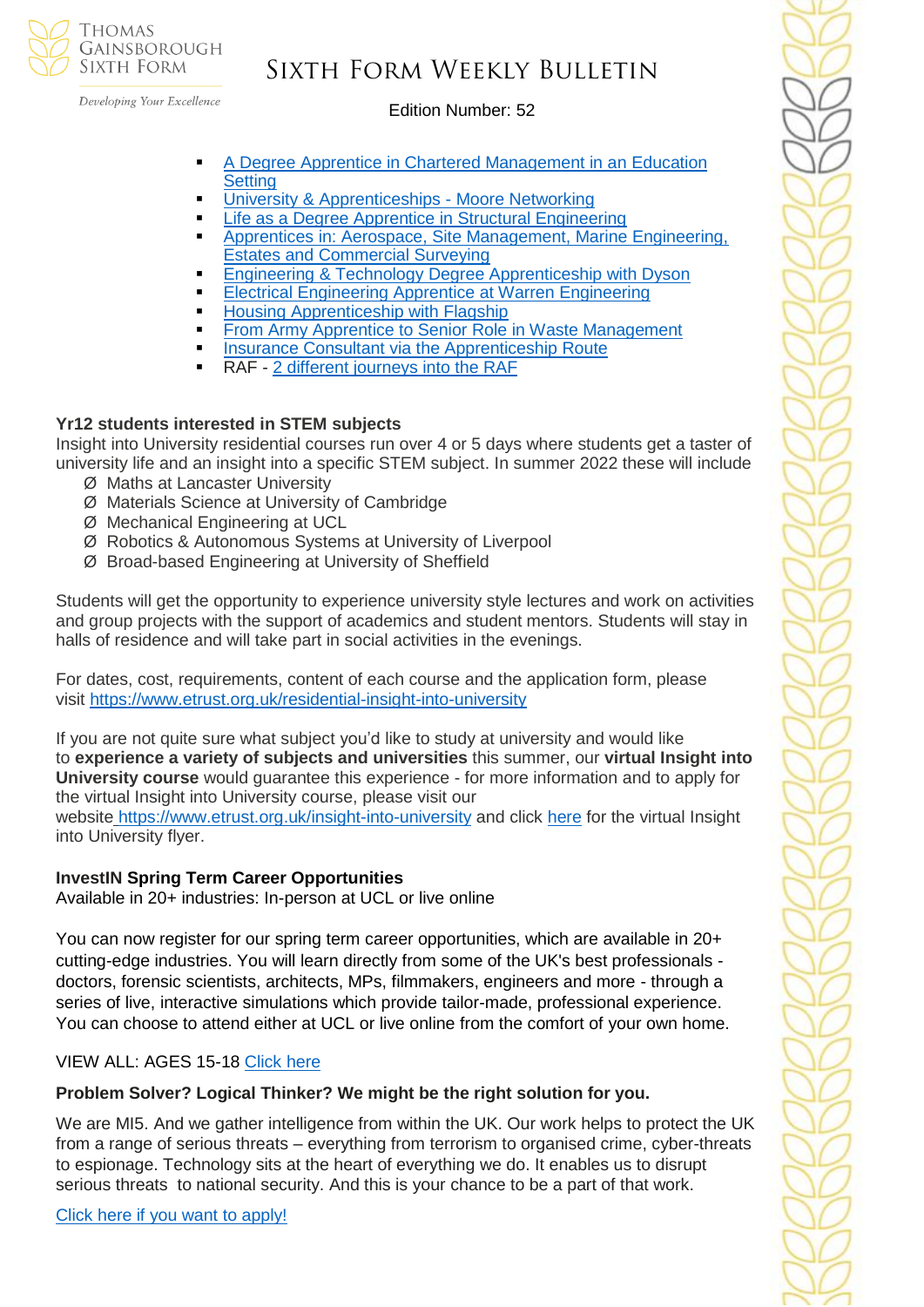

Developing Your Excellence

## Edition Number: 52

From busy admin to technical training roles (current opportunities include Software and Infrastructure Engineering apprenticeships) explore the exciting world that awaits in MI5

#### [https://www.mi5.gov.uk/careers/opportunities/school-leavers](https://emea01.safelinks.protection.outlook.com/?url=https%3A%2F%2Fwww.mi5.gov.uk%2Fcareers%2Fopportunities%2Fschool-leavers&data=04%7C01%7C%7Cc66eba9eb3f947cbd59408d9e0d9f0c2%7C84df9e7fe9f640afb435aaaaaaaaaaaa%7C1%7C0%7C637788048944962071%7CUnknown%7CTWFpbGZsb3d8eyJWIjoiMC4wLjAwMDAiLCJQIjoiV2luMzIiLCJBTiI6Ik1haWwiLCJXVCI6Mn0%3D%7C3000&sdata=RuQR14%2FCgrNgq9sikvv3JTr7AkvZ1KyExNIWpWf5yic%3D&reserved=0)

#### **Learn about the Green Jobs Revolution**

We're bringing together the UK's leading employers and apprentices to inspire young people from all walks of life to consider the vocational pathways which will lead them to green careers. Taking place on **9-10 March 2022** this online careers event is free to join. [Click here](https://www.worldskillsuk.org/careers-advice/spotlight-talks-inspiring-careers-excellence/?utm_source=MailChimp&utm_medium=Educator_email&utm_campaign=Spotlight&utm_source=WorldSkills+UK+Newsletter&utm_campaign=bb6aef8afc-EMAIL_CAMPAIGN_2019_12_10_03_37_COPY_01&utm_medium=email&utm_term=0_844496feda-bb6aef8afc-146077034) to find out more and register.

## **Anglian Water Level 3 Operational Apprenticeships, Suffolk/Essex**

Salary: £12,594-£13,905 per annum

#### Start dates: August & September 2022

Anglian Water... we're much more than water and poo! We have over 5,000 employees and provide water and water recycling services to over 6 million customers across the East of England. We are looking for the next generation of people who are ready to kickstart their career and fulfil their potential through a Level 3 Apprenticeship. This is your chance to gain valuable work experience, achieve a fantastic qualification, all whilst getting paid for it!

#### [See what life is like as an apprentice at Anglian](https://youtu.be/ocHab1ZNOjA) Water here

We're looking for technicians, engineers, electricians, and lots more. If you're interested in a practical/hands on career that involves using Science, Technology, Engineering and Maths daily, we'd love to hear from you. To find out what these opportunities involve visit <https://anglianwatercareers.co.uk/early-careers/apprentices/>

#### **Amazing Apprenticeships**

Explore 220+ Higher and Degree apprenticeship vacancies in the November edition of the Higher & Degree listing 2021/22.

**Download** the Higher & Degree listing now or **find out more** about the listing, who it is for and how to best use it in our FAQs below. [DOWNLOAD NOW](https://amazingapprenticeships.com/resource/higher-and-degree-listing/)

**Colchester Institute** - Apprenticeship Vacancies

**West Suffolk College -** [Apprenticeship vacancies](https://www.wsc.ac.uk/find-a-course/apprenticeships)

**Apprenticeships New Anglia - [Apprenticeship vacancies](https://www.apprenticeshipsnewanglia.co.uk/)**

**Government Official Search** - [Apprenticeship Vacancies](https://www.gov.uk/apply-apprenticeship)

## **National Grid Apprenticeship Video**

Click [here t](https://careermap.co.uk/video/naw2022-national-grid-shape-the-future-of-energy-with-national-grid/)o watch our National Apprenticeship week videos about apprenticeships at National Grid. [Click here](https://www.nationalapprenticeshipweek.co.uk/company/national-grid/) to apply for one of our roles.

#### **Bloomberg Apprenticeship Video**

[Click here](https://careermap.co.uk/video/naw2022-bloomberg-apprenticeships-at-bloomberg-how-to-submit-a-winning-application/) to watch our National Apprenticeship week video about apprenticeships at this international business information company. [Click here](https://www.nationalapprenticeshipweek.co.uk/company/bloomberg/) to apply.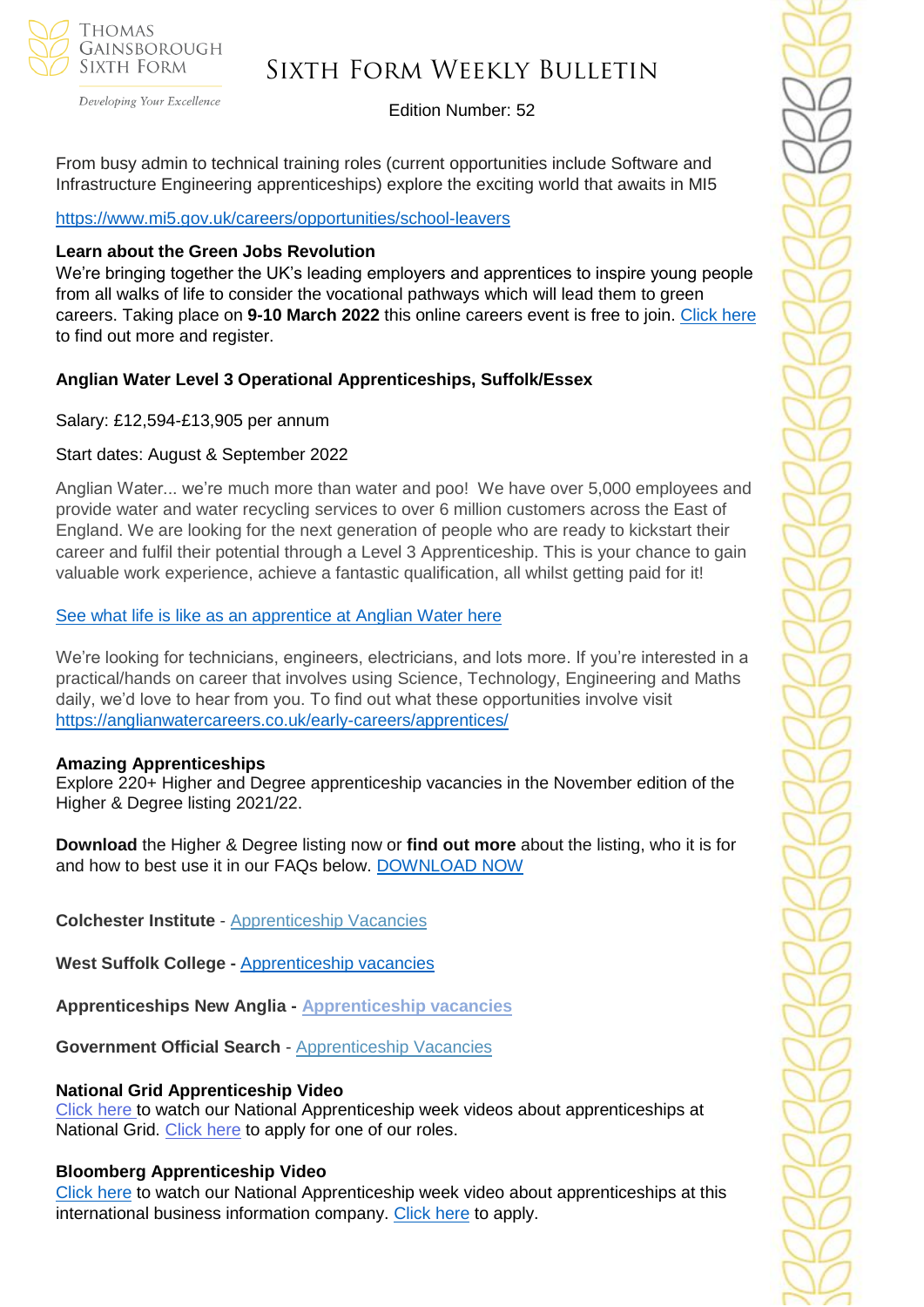

Developing Your Excellence

Edition Number: 52

#### **Pfizer Apprenticeship Video**

[Click](https://careermap.co.uk/video/naw2022-pfizer-join-our-apprenticeship-programme-and-make-a-difference/) here to watch our National Apprenticeship week video about apprenticeships at Pfizer an American multinational pharmaceutical and biotechnology corporation. [Click here](https://www.nationalapprenticeshipweek.co.uk/company/pfizer/) to find out more about roles.

#### **Zurich Apprenticeship Video**

[Click here t](https://careermap.co.uk/video/naw2022-zurich-apprenticeship-insight-session/)o watch a National Apprenticeship week video about careers at Zurich one of the world's largest insurance companies. [Click here](https://www.nationalapprenticeshipweek.co.uk/company/zurich/) to apply to a role.

#### **BDO Apprenticeship Video**

[Click here](https://careermap.co.uk/video/naw2022-bdo-unravelling-the-mysteries-of-accountancy-as-a-profession/) to watch a National Apprenticeship week video about careers at BDO a national accountancy firm with offices all over the UK. [Click here t](https://www.bdoearlyincareer.co.uk/apprenticeship/?utm_source=CareerMap&utm_medium=Profile&utm_campaign=33_3951_EarlyCareers21-22&utm_term=1x1&utm_content=SchoolLeaver_EmployerProfile)o find out about roles.

#### **IBM Apprenticeship Video**

[Click heret](https://careermap.co.uk/video/naw2022-ibm-discover-apprenticeships-at-ibm/)o watch our National Apprenticeship week video. [Click here](https://www.nationalapprenticeshipweek.co.uk/company/ibm/) to apply for their roles. Future 12-month internship - [link](https://successatschool.us3.list-manage.com/track/click?u=2c038531b25876a2c7c9cf8b1&id=a77a2d64dd&e=530f418f3c)

#### **ECITB Apprenticeship Video**

[Click here t](https://careermap.co.uk/video/naw2022-ecitb-careers-in-engineering-construction-engineering-the-future/)o watch our National Apprenticeship week video about engineering and careers in construction. [Click here](https://www.nationalapprenticeshipweek.co.uk/company/ecitb/) to apply for roles.

## **EDF Apprenticeships**

**Advanced Apprenticeships** Wind Turbine Technician Apprenticeship - [link](https://successatschool.us3.list-manage.com/track/click?u=2c038531b25876a2c7c9cf8b1&id=23cc398a82&e=530f418f3c)

Business Administration Apprenticeship - [link](https://successatschool.us3.list-manage.com/track/click?u=2c038531b25876a2c7c9cf8b1&id=913e6195c6&e=530f418f3c)

#### **Degree Apprenticeships**

Cyber Security Degree Apprenticeship [-](https://successatschool.us3.list-manage.com/track/click?u=2c038531b25876a2c7c9cf8b1&id=7600050546&e=530f418f3c) [link](https://successatschool.us3.list-manage.com/track/click?u=2c038531b25876a2c7c9cf8b1&id=e8dfed7191&e=530f418f3c) Nuclear Engineering Degree Apprenticeship - [link](https://successatschool.us3.list-manage.com/track/click?u=2c038531b25876a2c7c9cf8b1&id=b2a0f62f03&e=530f418f3c) Chemistry Technician Degree Apprenticeship - [link](https://successatschool.us3.list-manage.com/track/click?u=2c038531b25876a2c7c9cf8b1&id=6c0fd2d406&e=530f418f3c)

#### **National Audit Office Apprenticeship**

The [National Audit Office's \(NAO\) Apprentice Accountancy Scheme](https://nam12.safelinks.protection.outlook.com/?url=https%3A%2F%2Fsuccessatschool.us3.list-manage.com%2Ftrack%2Fclick%3Fu%3D2c038531b25876a2c7c9cf8b1%26id%3D7d31aee542%26e%3D530f418f3c&data=04%7C01%7C%7Ce20f21983b15418e040508d9faa77d5e%7C84df9e7fe9f640afb435aaaaaaaaaaaa%7C1%7C0%7C637816419545507260%7CUnknown%7CTWFpbGZsb3d8eyJWIjoiMC4wLjAwMDAiLCJQIjoiV2luMzIiLCJBTiI6Ik1haWwiLCJXVCI6Mn0%3D%7C3000&sdata=JV9WYVsLMKhmyVlguVlBhqXVN%2BRAvZFr9pO4GpwEETQ%3D&reserved=0) is open for applications **until 21st March 2022 (23:59)**.[Click to apply here](https://successatschool.org/jobandcoursedetail/744/NAO-Accountancy-Apprenticeship-2022?goal=0_65c6d67e71-f5ea1df638-212136547&mc_cid=f5ea1df638&mc_eid=530f418f3c)

#### **PWC Apprenticeship**

School and College Leaver Programme in Consulting - London, Manchester, Leeds, Bristol, Birmingham - [link](https://emea01.safelinks.protection.outlook.com/?url=https%3A%2F%2Fsuccessatschool.us3.list-manage.com%2Ftrack%2Fclick%3Fu%3D2c038531b25876a2c7c9cf8b1%26id%3D7c785a403a%26e%3D530f418f3c&data=04%7C01%7C%7C945e830acdbc408b2c5908d9ef9bf91d%7C84df9e7fe9f640afb435aaaaaaaaaaaa%7C1%7C0%7C637804275456334636%7CUnknown%7CTWFpbGZsb3d8eyJWIjoiMC4wLjAwMDAiLCJQIjoiV2luMzIiLCJBTiI6Ik1haWwiLCJXVCI6Mn0%3D%7C3000&sdata=oyMYuDD20pYYYgBCkbj7h8Goi5rCEf3uGHspKO90PR8%3D&reserved=0)

School and College Leaver Programme in Tax - Nationwide - [link](https://emea01.safelinks.protection.outlook.com/?url=https%3A%2F%2Fsuccessatschool.us3.list-manage.com%2Ftrack%2Fclick%3Fu%3D2c038531b25876a2c7c9cf8b1%26id%3Dd7fb685283%26e%3D530f418f3c&data=04%7C01%7C%7C945e830acdbc408b2c5908d9ef9bf91d%7C84df9e7fe9f640afb435aaaaaaaaaaaa%7C1%7C0%7C637804275456490872%7CUnknown%7CTWFpbGZsb3d8eyJWIjoiMC4wLjAwMDAiLCJQIjoiV2luMzIiLCJBTiI6Ik1haWwiLCJXVCI6Mn0%3D%7C3000&sdata=gRswlE1zBGH%2B8Jf5qjxjt%2FcJg3R3aW9xfEtIvqfNwqc%3D&reserved=0)

#### **EY Apprenticeship**

You don't need a degree to start a successful career in business. Our work experience and apprenticeships give you the chance to build your career in our world, your way.

[Click here](https://www.ey.com/en_uk/careers/students/programmes/schools) to find out about work experience at EY and Apprenticeships opportunities in Business Leadership and Management and Digital and Technology.

#### **RAF Apprenticeships**

RAF delivered apprenticeships have been rated as outstanding by Ofsted. There are over 20 roles to choose from. The RAF is a top 100 apprenticeship employer. Please see attached and **find out more about apprenticeships**: [RAF apprenticeships](https://emea01.safelinks.protection.outlook.com/?url=https%3A%2F%2Fwww.raf.mod.uk%2Frecruitment%2Fapprenticeships%3Fgclid%3DEAIaIQobChMI1cvZo8PA9QIVbY1oCR3MZAJNEAAYASABEgI5UfD_BwE%26gclsrc%3Daw.ds&data=04%7C01%7C%7C5109108ec3cc49416da408d9ebb534ac%7C84df9e7fe9f640afb435aaaaaaaaaaaa%7C1%7C0%7C637799986632838206%7CUnknown%7CTWFpbGZsb3d8eyJWIjoiMC4wLjAwMDAiLCJQIjoiV2luMzIiLCJBTiI6Ik1haWwiLCJXVCI6Mn0%3D%7C3000&sdata=ExujmUorbCroA4%2Frvg%2FHpfc6sCVupSMvUGFLEGnaUR0%3D&reserved=0)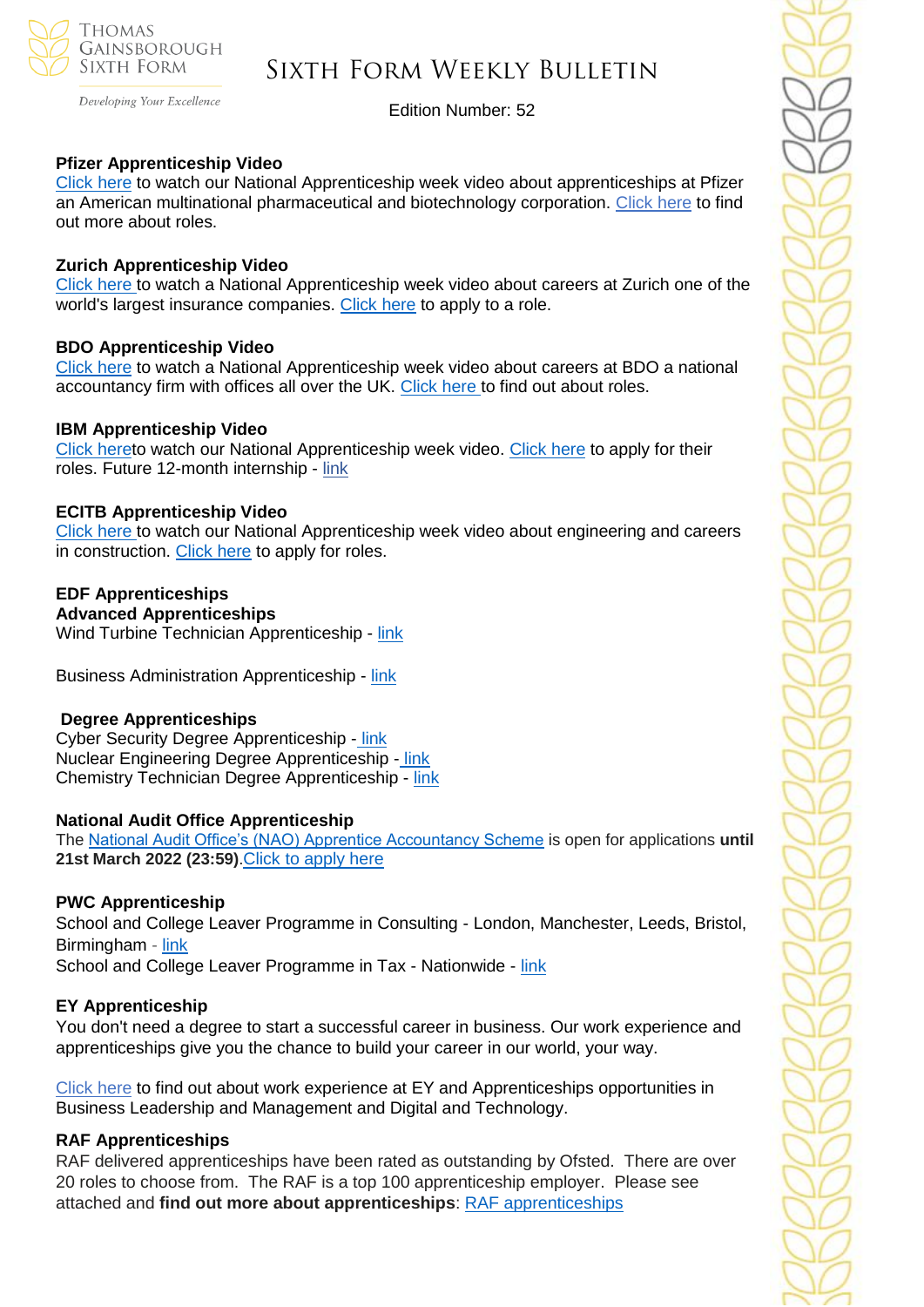

Developing Your Excellence

Edition Number: 52

## **Royal Navy Apprenticeships**

The Royal Navy is a top 100 apprenticeship employer. **Find out about apprenticeships here:** [RN apprenticeships](https://emea01.safelinks.protection.outlook.com/?url=https%3A%2F%2Fwww.royalnavy.mod.uk%2Fcareers%2Flevels-of-entry%2Fapprenticeships%3Fgclid%3DEAIaIQobChMIweOegL_A9QIVEbLVCh0cwgsZEAAYASAAEgKRdPD_BwE%26gclsrc%3Daw.ds&data=04%7C01%7C%7C5109108ec3cc49416da408d9ebb534ac%7C84df9e7fe9f640afb435aaaaaaaaaaaa%7C1%7C0%7C637799986632838206%7CUnknown%7CTWFpbGZsb3d8eyJWIjoiMC4wLjAwMDAiLCJQIjoiV2luMzIiLCJBTiI6Ik1haWwiLCJXVCI6Mn0%3D%7C3000&sdata=3iUqBAmY7e2FIP9AZdHQDXerElShM9IMu8nrXRs25rY%3D&reserved=0)

- Introduction to Royal Navy Apprenticeships: [https://www.youtube.com/watch?v=3e0ISTSlww8](https://emea01.safelinks.protection.outlook.com/?url=https%3A%2F%2Fwww.youtube.com%2Fwatch%3Fv%3D3e0ISTSlww8&data=04%7C01%7C%7C5109108ec3cc49416da408d9ebb534ac%7C84df9e7fe9f640afb435aaaaaaaaaaaa%7C1%7C0%7C637799986632838206%7CUnknown%7CTWFpbGZsb3d8eyJWIjoiMC4wLjAwMDAiLCJQIjoiV2luMzIiLCJBTiI6Ik1haWwiLCJXVCI6Mn0%3D%7C3000&sdata=bObS9LxuGK0QUPjFipc7TpgbhS%2FBOj3jh2A0zMqcpqc%3D&reserved=0)
- Where will a Navy apprenticeship take me? [https://www.youtube.com/watch?v=0EFfubmGQ7w](https://emea01.safelinks.protection.outlook.com/?url=https%3A%2F%2Fwww.youtube.com%2Fwatch%3Fv%3D0EFfubmGQ7w&data=04%7C01%7C%7C5109108ec3cc49416da408d9ebb534ac%7C84df9e7fe9f640afb435aaaaaaaaaaaa%7C1%7C0%7C637799986632838206%7CUnknown%7CTWFpbGZsb3d8eyJWIjoiMC4wLjAwMDAiLCJQIjoiV2luMzIiLCJBTiI6Ik1haWwiLCJXVCI6Mn0%3D%7C3000&sdata=unRpMJbduJcQdr3btz8biYwvP59f4daMiPwJ%2Bi5f1l4%3D&reserved=0)
- Royal Navy questions and answers + what is the difference between a good and bad applicant: [https://www.youtube.com/watch?v=peeWuT\\_w-6k](https://emea01.safelinks.protection.outlook.com/?url=https%3A%2F%2Fwww.youtube.com%2Fwatch%3Fv%3DpeeWuT_w-6k&data=04%7C01%7C%7C5109108ec3cc49416da408d9ebb534ac%7C84df9e7fe9f640afb435aaaaaaaaaaaa%7C1%7C0%7C637799986632838206%7CUnknown%7CTWFpbGZsb3d8eyJWIjoiMC4wLjAwMDAiLCJQIjoiV2luMzIiLCJBTiI6Ik1haWwiLCJXVCI6Mn0%3D%7C3000&sdata=2CZHRBVpKndnzKkDF6KbQ8wW5Z6Iu%2BZZ8Fd1oGR8GtI%3D&reserved=0)
- Royal Navy initial training: [https://www.youtube.com/watch?v=Ss\\_nCPamI5E](https://emea01.safelinks.protection.outlook.com/?url=https%3A%2F%2Fwww.youtube.com%2Fwatch%3Fv%3DSs_nCPamI5E&data=04%7C01%7C%7C5109108ec3cc49416da408d9ebb534ac%7C84df9e7fe9f640afb435aaaaaaaaaaaa%7C1%7C0%7C637799986632838206%7CUnknown%7CTWFpbGZsb3d8eyJWIjoiMC4wLjAwMDAiLCJQIjoiV2luMzIiLCJBTiI6Ik1haWwiLCJXVCI6Mn0%3D%7C3000&sdata=AjVp0aAK2oQdjC%2FQkMw1gViAgihXQxUPXqu65KkTD%2Bg%3D&reserved=0)

## **British Army Apprenticeships**

Find out more about apprenticeships and Army life – info and videos here:

[What I need to know about apprenticeships in the Army -](https://emea01.safelinks.protection.outlook.com/?url=https%3A%2F%2Fapply.army.mod.uk%2Fwhat-we-offer%2Fregular-soldier%2Fapprenticeships-and-skills%3Fgclid%3DEAIaIQobChMI24eTtcTA9QIV5ZBoCR224Q3kEAAYASAAEgJOw_D_BwE%26cid%3Dsemp8317730851%26ef_id%3DEAIaIQobChMI24eTtcTA9QIV5ZBoCR224Q3kEAAYASAAEgJOw_D_BwE%253aG%253as%26s_kwcid%3DAL!8141!3!356143047273!e!!g!!army%2Bapprenticeships%26gclsrc%3Daw.ds&data=04%7C01%7C%7C5109108ec3cc49416da408d9ebb534ac%7C84df9e7fe9f640afb435aaaaaaaaaaaa%7C1%7C0%7C637799986632838206%7CUnknown%7CTWFpbGZsb3d8eyJWIjoiMC4wLjAwMDAiLCJQIjoiV2luMzIiLCJBTiI6Ik1haWwiLCJXVCI6Mn0%3D%7C3000&sdata=ZqD8QVwxA%2BUaYNDhUEGh51KEidvcgWyumZ8S4oiCHmU%3D&reserved=0) skills, info and videos

## **Yojo is back!**

Yojo is an apprenticeships app, created to link young people in Suffolk with vacancies, advice and organisational partners. The app includes:

- Live vacancies
- CV builder
- Interview practice quiz
- Personalised recommendations of career paths based on interests

**Find out more at:** [Yojo App | Made by young people, for young people](https://emea01.safelinks.protection.outlook.com/?url=https%3A%2F%2Fyojoapp.co.uk%2F&data=04%7C01%7C%7C4c6c44ecc3fb4f20ff7908d9db3b3618%7C84df9e7fe9f640afb435aaaaaaaaaaaa%7C1%7C0%7C637781869767483855%7CUnknown%7CTWFpbGZsb3d8eyJWIjoiMC4wLjAwMDAiLCJQIjoiV2luMzIiLCJBTiI6Ik1haWwiLCJXVCI6Mn0%3D%7C3000&sdata=9WtYUB305aPkl6q46VQFnWxhGcaNixIyQ7zb9qHytQc%3D&reserved=0)

#### **A Guide to Green Jobs – Wednesday 16 March 17.30 – 19.00**

An event designed to showcase the range of careers within the Green Sector and to celebrate Global Recycling Day on Friday 18 March**.** 

This free virtual event is open to all students as well as parents, and has been designed for students to: • Interact and connect with some of the region's leading green sector employers • Learn about pathways available to a career in the green sector, including apprenticeships and graduate opportunities • Find out about different jobs and opportunities To register a place, please follow the link: [Click here](https://emea01.safelinks.protection.outlook.com/?url=https%3A%2F%2Fbit.ly%2FFtFInsights7&data=04%7C01%7C%7C9127bcae865c4c677a8908d9ef9bcecd%7C84df9e7fe9f640afb435aaaaaaaaaaaa%7C1%7C0%7C637804274739921040%7CUnknown%7CTWFpbGZsb3d8eyJWIjoiMC4wLjAwMDAiLCJQIjoiV2luMzIiLCJBTiI6Ik1haWwiLCJXVCI6Mn0%3D%7C3000&sdata=vnRS2zEv%2BugMmqsrhENaYNiF6p2I2xWlUfd08Rjng%2BU%3D&reserved=0) for more info

## University News

## **Uni Taster Days**

#### **New on demand university webinars**

The latest webinar releases include introductions to university courses in [Biosciences,](https://www.unitasterdays.com/ondemand/webinar/161/a-guide-to-studying-biosciences-courses-at-university-which-bioscience-course-is-right-for-you-featuring-coventry-university) [Sport,](https://www.unitasterdays.com/ondemand/webinar/160/studying-sport-courses-at-university-which-sport-course-is-right-for-you-a-guide-to-the-key-courses-on-offer-in-the-sport-subject-area-featuring-coventry-university) [Nursing,](https://www.unitasterdays.com/ondemand/webinar/159/a-guide-to-studying-nursing-at-university-and-training-for-a-nursing-career-what-to-expect-application-tips-and-more-featuring-the-university-of-lincoln) [Healthcare,](https://www.unitasterdays.com/ondemand/webinar/158/a-guide-to-studying-healthcare-science-and-ophthalmic-imaging-at-university-featuring-the-university-of-gloucestershire-and-gloucestershire-hospitals-nhs-foundation-trust) [Physiology,](https://www.unitasterdays.com/ondemand/webinar/145/a-guide-to-studying-physiology-at-university-including-what-to-expect-reasons-to-consider-the-subject-area-and-a-careers-overview-featuring-manchester-metropolitan-university) [Dentistry, Veterinary Medicine,](https://www.unitasterdays.com/ondemand/webinar/151/a-guide-to-studying-dentistry-at-university-including-what-to-expect-a-guide-to-opportunities-in-dentistry-application-tips-and-more-featuring-the-university-of-leeds) [Fine Art,](https://www.unitasterdays.com/ondemand/webinar/156/a-guide-to-studying-fine-art-at-university-including-what-to-expect-application-tips-inc-portfolios-and-a-careers-overview-featuring-plymouth-college-of-art) [English](https://www.unitasterdays.com/ondemand/webinar/144/a-guide-to-studying-english-at-university-including-what-to-expect-application-tips-and-future-career-opportunities-featuring-city-university-of-london) and more. These webinars allow students to find out more about what to expect on university courses, why they may wish to consider them, application tips and careers. There are 100's of subject introductions available. [Search all webinars.](https://www.unitasterdays.com/ondemand)

## **Not sure what to study at university?**

If you are not sure what subject you'd like to study at university and would like to **experience a variety of subjects and universities** this summer, our **virtual Insight into University course** would guarantee this experience - for more information and to apply for the virtual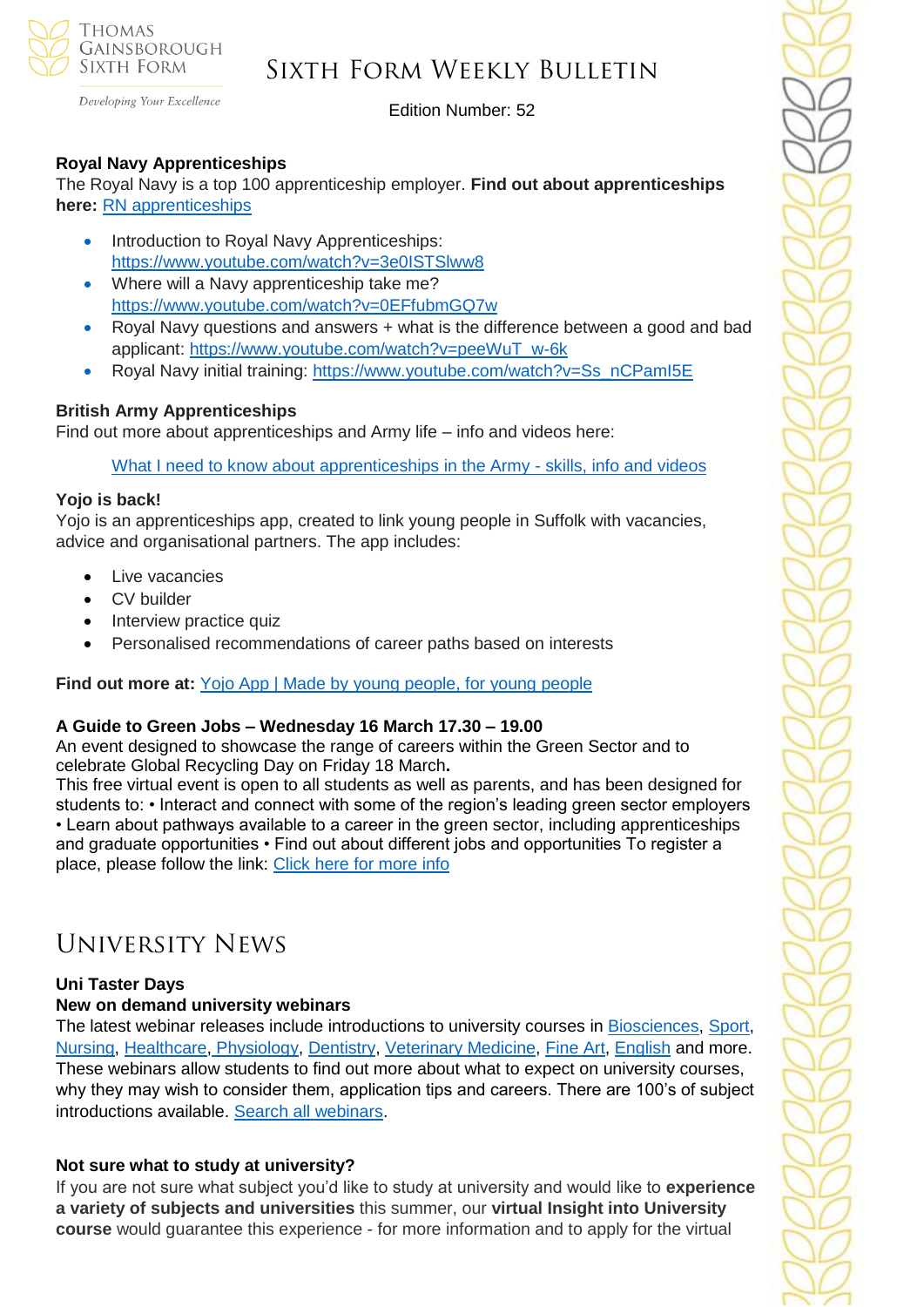

Developing Your Excellence

#### Edition Number: 52

Insight into University course, please visit our website [https://www.etrust.org.uk/insight-into](https://www.etrust.org.uk/insight-into-university)[university](https://www.etrust.org.uk/insight-into-university) and click [here](https://dd233f6a-c442-4437-a8e1-9e42987b6020.filesusr.com/ugd/4517c8_fcb7add322ae4a1eab2156347e1f2442.pdf) for the virtual Insight into University flyer.

#### **Applications to the London Interdisciplinary School [\(LIS\)](https://emea01.safelinks.protection.outlook.com/?url=https%3A%2F%2Fschools.tecl.co.uk%2Feducationcompany5lz%2Flz.aspx%3Fp1%3DMuzDU3NjA0MjA1Uzk0NzE6NkYwQjdEMTg3QzdEMTdCODZFRjcxMENBNDUyNEYwN0M%253d-%26CC%3D%26w%3D5511&data=04%7C01%7C%7C39fcd5037de64b1f134108d9db3b46e6%7C84df9e7fe9f640afb435aaaaaaaaaaaa%7C1%7C0%7C637781869903019097%7CUnknown%7CTWFpbGZsb3d8eyJWIjoiMC4wLjAwMDAiLCJQIjoiV2luMzIiLCJBTiI6Ik1haWwiLCJXVCI6Mn0%3D%7C3000&sdata=pgQvu53gpi%2Fe%2F8%2BCNPs9L2gikEtVgERhZ9O0%2FbkIqeQ%3D&reserved=0) are still open!** Do you:

- Have a passion for the humanities and the sciences?
- Are still undecided about their university course?

Want a course that prepares them with skills for a changing world of work?

We are not on UCAS, which means applications are direct on the **LIS** website and can be another option on top of their UCAS choices. Applicants do not need to submit a personal statement. Instead, we invite all applicants to a Selection Day, regardless of their grade profile. We want to get to know who your students are and their potential to achieve at Higher Education by meeting them!

**Our final application deadline in 2022 – Friday 8th April**

#### **University of South Wales- Healthcare Webinars Part one: Studying for a career in healthcare** When? **Wednesday 23rd March at 6.30pm**

Hear from experts in each of these fields as they outline the most rewarding, as well as the more challenging parts of their professions. Highly experienced academic staff will provide detailed information, advice and guidance on their subject areas, and will be poised to answer your questions. Join us on **23rd March** and find out:

- The differences between each career pathway
- What it takes, and how to gain work experience
- Hints and tips for higher education research

## [Register Here](https://www.eventbrite.co.uk/e/studying-for-a-career-in-healthcare-with-the-university-of-south-wales-tickets-261788595737?aff=odeimcmailchimp&mc_cid=3f24ca3fc0&mc_eid=530f418f3c&goal=0_65c6d67e71-3f24ca3fc0-212136547)

#### **Part two: Making a successful application to study health courses** When? **Wednesday 30th March at 6.30pm**

So, now you've decided you want to study a health course, how do you perfect your application and give yourself the best possible chance of success?

Join us on 30th March, where experts will provide you with essential hints and tips on writing an outstanding personal statement, how to avoid common application pitfalls, and how to perform well at interview.

[Register now](https://www.eventbrite.co.uk/e/making-a-successful-application-to-study-health-courses-tickets-261811153207?aff=odeimcmailchimp&mc_cid=3f24ca3fc0&mc_eid=530f418f3c&goal=0_65c6d67e71-3f24ca3fc0-212136547) to find out how you can maximise your chances of success in applying for health courses at university!

## **Taster Lectures**

- **March 7 @ 15:35 - 16:20** Film Studies/Graphics: Vertigo Title Sequence & Graphics - Solent University (KS5) [Find out more »](https://emea01.safelinks.protection.outlook.com/?url=https%3A%2F%2Fchanneltalent.us10.list-manage.com%2Ftrack%2Fclick%3Fu%3D145837fa6843e0c349598322a%26id%3D1f7ca06635%26e%3Dba0e9a2959&data=04%7C01%7C%7Ca6d2637371c74bb54e3a08d9ebbb190c%7C84df9e7fe9f640afb435aaaaaaaaaaaa%7C1%7C0%7C637800011102113554%7CUnknown%7CTWFpbGZsb3d8eyJWIjoiMC4wLjAwMDAiLCJQIjoiV2luMzIiLCJBTiI6Ik1haWwiLCJXVCI6Mn0%3D%7C3000&sdata=qbnM65V8Dku9kakcaxkE7wzvuybP%2FIL2MgMLF%2B6dky4%3D&reserved=0)
- **March 8 @ 16:30 - 17:00** HE Guidance: Applying to HE & Making the Most of Sixth Form or College with UEA (KS5) Find out [more](https://channeltalent.us10.list-manage.com/track/click?u=145837fa6843e0c349598322a&id=422871e59f&e=155232616c) »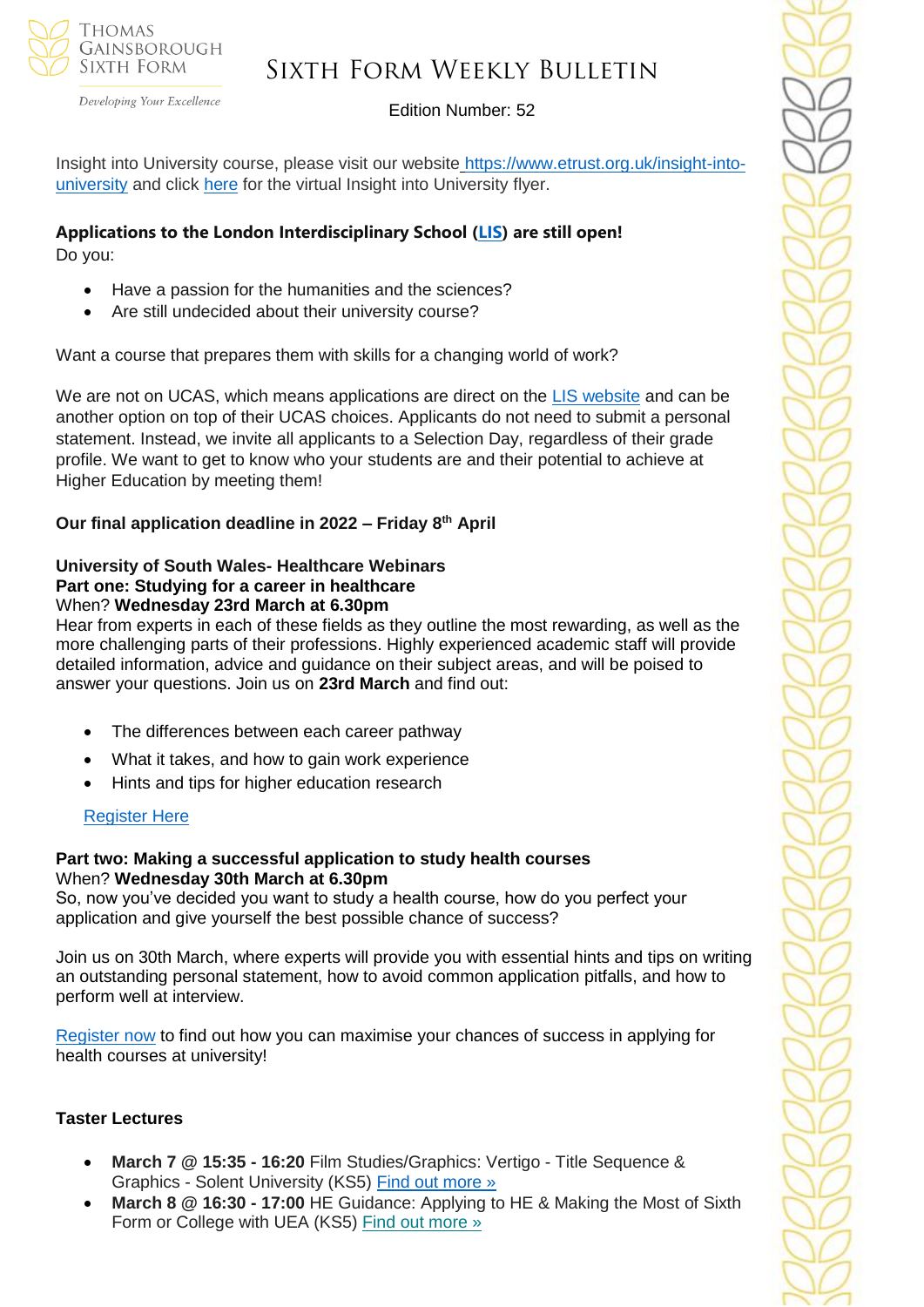

## Sixth Form Weekly Bulletin

Edition Number: 52

- **March 8 @ 11:00 - 12:00** insight4me Linguistics: Focus on Child Language Development with Reading (KS5) [Find out more »](https://emea01.safelinks.protection.outlook.com/?url=https%3A%2F%2Fchanneltalent.us10.list-manage.com%2Ftrack%2Fclick%3Fu%3D145837fa6843e0c349598322a%26id%3De9685e096e%26e%3D155232616c&data=04%7C01%7C%7C480b1571c5d44caf8ef208d9eba89a6d%7C84df9e7fe9f640afb435aaaaaaaaaaaa%7C1%7C0%7C637799931648476298%7CUnknown%7CTWFpbGZsb3d8eyJWIjoiMC4wLjAwMDAiLCJQIjoiV2luMzIiLCJBTiI6Ik1haWwiLCJXVCI6Mn0%3D%7C3000&sdata=WTgAdrQkX1lGIoupJ3C9raoBowEDIo0pglPmCG5H8fM%3D&reserved=0)
- **March 15 @ 12:50 - 13:35** HE Guidance: Getting Motivated & Dealing with Anxiety UEA & Buzz Consulting (KS5) Find out [more](https://channeltalent.us10.list-manage.com/track/click?u=145837fa6843e0c349598322a&id=63dd3662e5&e=155232616c) »
- **March 16 @ 15:35 - 16:20** Music Industries: The Greening Of Live Music In A Post-Covid World with Solent (KS5) Find out [more](https://channeltalent.us10.list-manage.com/track/click?u=145837fa6843e0c349598322a&id=784fc7644d&e=ba0e9a2959) » **[**NEW]
- **March 17 @ 15:35 - 16:35** insight4me Politics: UK vs US Politics with UEA & Goldsmiths (KS5) Find out [more](https://channeltalent.us10.list-manage.com/track/click?u=145837fa6843e0c349598322a&id=6a2f7f7556&e=ba0e9a2959) » **[**UPDATED]
- **March 22 @ 15:35 - 16:20** Economics: Behavioural Economics & Tax Evasion reading (KS5) Find out [more](https://channeltalent.us10.list-manage.com/track/click?u=145837fa6843e0c349598322a&id=59b8c8a6ec&e=155232616c) » **[**NEW]
- **March 24 @ 13:30 - 14:10** History of Art: Nature In Art & Architecture Warwick (KS5) Find out [more](https://channeltalent.us10.list-manage.com/track/click?u=145837fa6843e0c349598322a&id=2bef70bede&e=155232616c) » **[NEW]**
- **March 31 @ 15:35 - 16:20** Politics: What Is Populism? And Why Is It Important? Reading (KS5) Find out [more](https://channeltalent.us10.list-manage.com/track/click?u=145837fa6843e0c349598322a&id=fe3745d130&e=ba0e9a2959) »

## **UEA Webinars**

• [15 March: Getting motivated and dealing with anxiety](https://emea01.safelinks.protection.outlook.com/?url=https%3A%2F%2Fwww.channeltalent.co.uk%2Fevent%2Fhe-guidance-life-skills-for-getting-motivated-dealing-with-anxiety-with-university-of-east-anglia-dr-dominique-thompson-from-buzz-consulting-2%2F&data=04%7C01%7C%7C83f95f83e5d24573615008d9e4bd2998%7C84df9e7fe9f640afb435aaaaaaaaaaaa%7C1%7C0%7C637792323367442316%7CUnknown%7CTWFpbGZsb3d8eyJWIjoiMC4wLjAwMDAiLCJQIjoiV2luMzIiLCJBTiI6Ik1haWwiLCJXVCI6Mn0%3D%7C3000&sdata=LimvKahfg1TmoNHNNcIpJ%2BZOLj5QPSGFj2q4Ss0y2oA%3D&reserved=0) – Are you anxious about facing exams? Or struggling to get motivated? In this session, we'll share some practical tips and useful tools you can use to help cope with these issues.

#### **Suffolk New College**

Come along to one of our Taster Events -

- Suffolk Rural **12/03/22 9:30am - 12noon**
	- Ipswich Campus **05/03/22 9:30am - 12noon**
	- On The Coast **12/03/22 9:30am - 12noon**
	- Games Design; Art & Design **01/04/22**
	- Introduction to Events, Festivals and Travel **01/04/22**
	- Hair & Beauty; Catering & Hospitality **29/04/22 and 04/03/22**

**To book your place visit [www.suffolk.ac.uk/tasterevents](http://www.suffolk.ac.uk/tasterevents) | 01473 382200 | info@suffolk.ac.uk** 

#### **Speakers for Schools Broadcasts**

## **International Women's Day Broadcast: CeCe Sammy, Vocal Coach & TV Presenter** - **Tuesday 8th March 10-10:45am**

We are looking forward to hosting another broadcast with CeCe Sammy, this time for International Women's Day. CeCe will be speaking about what International Women's Day means to her, how to develop your confidence and the women who inspire her. Click [here](https://emea01.safelinks.protection.outlook.com/?url=https%3A%2F%2Fforms.office.com%2Fr%2FYqfFapgCyZ&data=04%7C01%7C%7Ccc49b0041dfb426e905a08d9e6480081%7C84df9e7fe9f640afb435aaaaaaaaaaaa%7C1%7C0%7C637794019213869437%7CUnknown%7CTWFpbGZsb3d8eyJWIjoiMC4wLjAwMDAiLCJQIjoiV2luMzIiLCJBTiI6Ik1haWwiLCJXVCI6Mn0%3D%7C3000&sdata=sTyERrJthQBQB6Tg778klpM65TbUA7peM%2BXVXa9SaS4%3D&reserved=0) to register

## **International Women's Day Broadcast: Ella d'Amato, Managing Director, Investment and CMO, True & Former Chief Commercial & Marketing Officer, Not on the High Street - Tuesday 8th March 2-2:45pm**

We are excited to welcome back Ella d'Amato for another broadcast. Ella will be joining us on International Women's day to speak about the women who inspire her, the important advice she has been given throughout her life and career, and why it is important to celebrate International Women's day. Ella is looking forward to answering some more of your questions! Click [here](https://emea01.safelinks.protection.outlook.com/?url=https%3A%2F%2Fforms.office.com%2Fr%2FWf5D1mXAh8&data=04%7C01%7C%7Ccc49b0041dfb426e905a08d9e6480081%7C84df9e7fe9f640afb435aaaaaaaaaaaa%7C1%7C0%7C637794019213869437%7CUnknown%7CTWFpbGZsb3d8eyJWIjoiMC4wLjAwMDAiLCJQIjoiV2luMzIiLCJBTiI6Ik1haWwiLCJXVCI6Mn0%3D%7C3000&sdata=g6nyzerKjTx6S1vKK%2BOYPU5Gu24c1YBGy5uCjJTmx1o%3D&reserved=0) to register